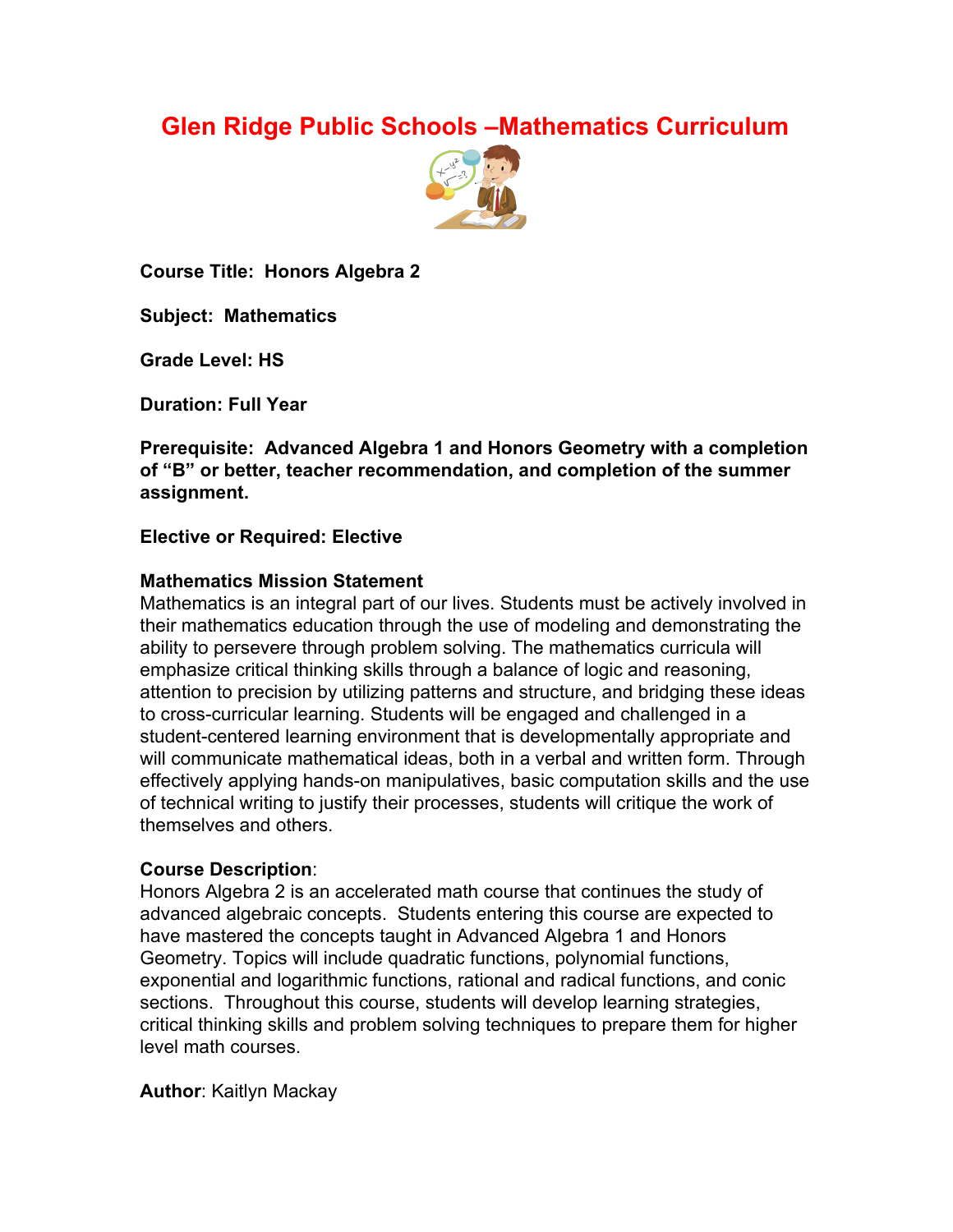#### **Date Submitted**: Summer 2017

**Text:** *Holt McDougal Algebra 2*, 2012 by Burger, Chard, Kennedy, Leinward, Renfro, Roby, and Waits

# **Course Name: Honors Algebra 2 Topic/Unit: Foundations of Functions**

#### **Approximate # Of Weeks: 4**

#### **Essential Questions:**

- How can you describe parent functions symbolically and graphically?
- How does altering a function change its graph?
- Can you perform operations including composition of functions, find inverses, and describe these procedures and results verbally, numerically, symbolically, and graphically?

#### **Upon completion of this unit students will be able to:**

- Identify parent functions from graphs and equations
- Use parent functions to model real-world data and make estimates for unknown values
- Fit scatter plot data using linear models with and without technology
- Add, subtract, multiply, and divide functions
- Write and evaluate composite functions
- Apply functions to problem situations
- Use mathematical models to make predictions

## **NJCCCS:**

CC.9-12.A.CED.2, CC.9-12.A.CED.3, CC.9-12.F.BF.3, CC.9-12.F.BF.1

#### **Interdisciplinary Standards (njcccs.org)**

- Standard 5.1 Science Practices
- Standard 6.3 Active Citizenship in the  $21<sup>st</sup>$  Century
- $\bullet$  Standard 8.2 Technology Education
- Standard 9.1 21st Century Life & Career Skills
- Standard 9.3 Career Awareness, Exploration, and Preparation

# **Activities – include 21 st Century Technologies:**

- SmartBoard powerpoint presentations
- Lecture and class discussion
- Desmos Activities (online graphing tool)
- Algebra Lab Chess Translations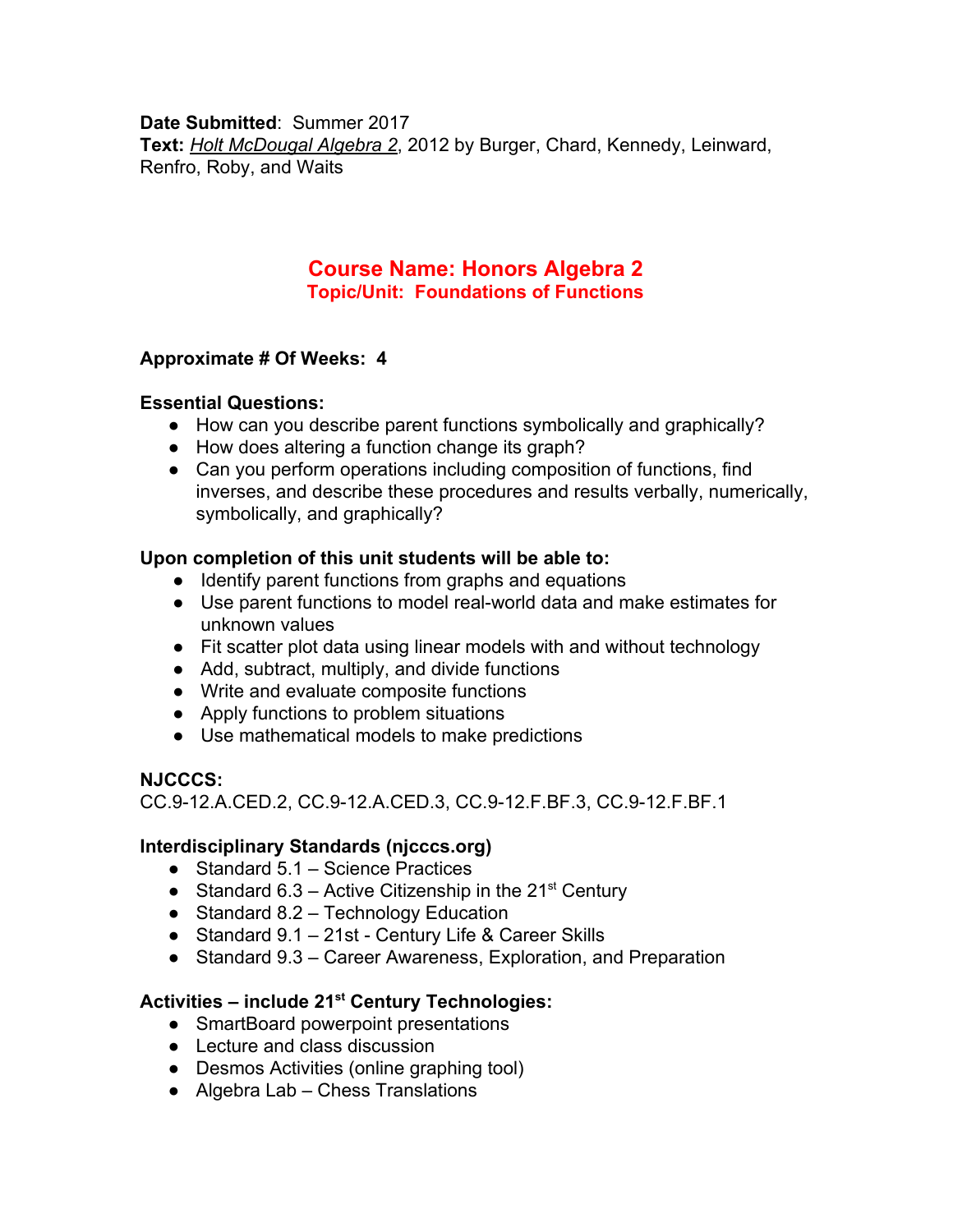- Textbook Activity Introduction to Functions Native American Art
- Data Analysis Statistical Graphs
- TI-Calculator Activity Introduction to Parent Functions
- TI-Calculator Activity Modeling Real-World Data
- Online quizzes from textbook website
- Online videos from textbook website
- Google Classroom tools (Questions and assessments)
- Khan academy
- Kahoot (online quizzes)
- Quizlet (online quizzes)

#### **Enrichment Activities**:

- Practice C Worksheets (Holt McDougal)
- Challenge Worksheets (Holt McDougal)
- Problem Solving Worksheets (Holt McDougal)
- Operations of functions puzzle

#### **Methods of Assessments/Evaluation:**

- Exit Tickets
- Assessment Chart (Scales)
- Quizzes
- Test
- Google Classroom
- Lesson Checks
- Projects
- Verbal Assessment
- Open ended questions
- Classwork
- Homework
- Check it out problems (during lectures)
- Think-pair-share
- Turn and Talk
- Whiteboards
- Observation (Teacher/small/whole group)
- Error Analysis

#### **Resources/Including Online Resources**

- Online Textbook Information: my.hrw.com
- Teacher Webpage
- Algebra 2 Textbook (publisher: Holt McDougal)
- Graphing Calculator
- Khan Academy
- Google Classroom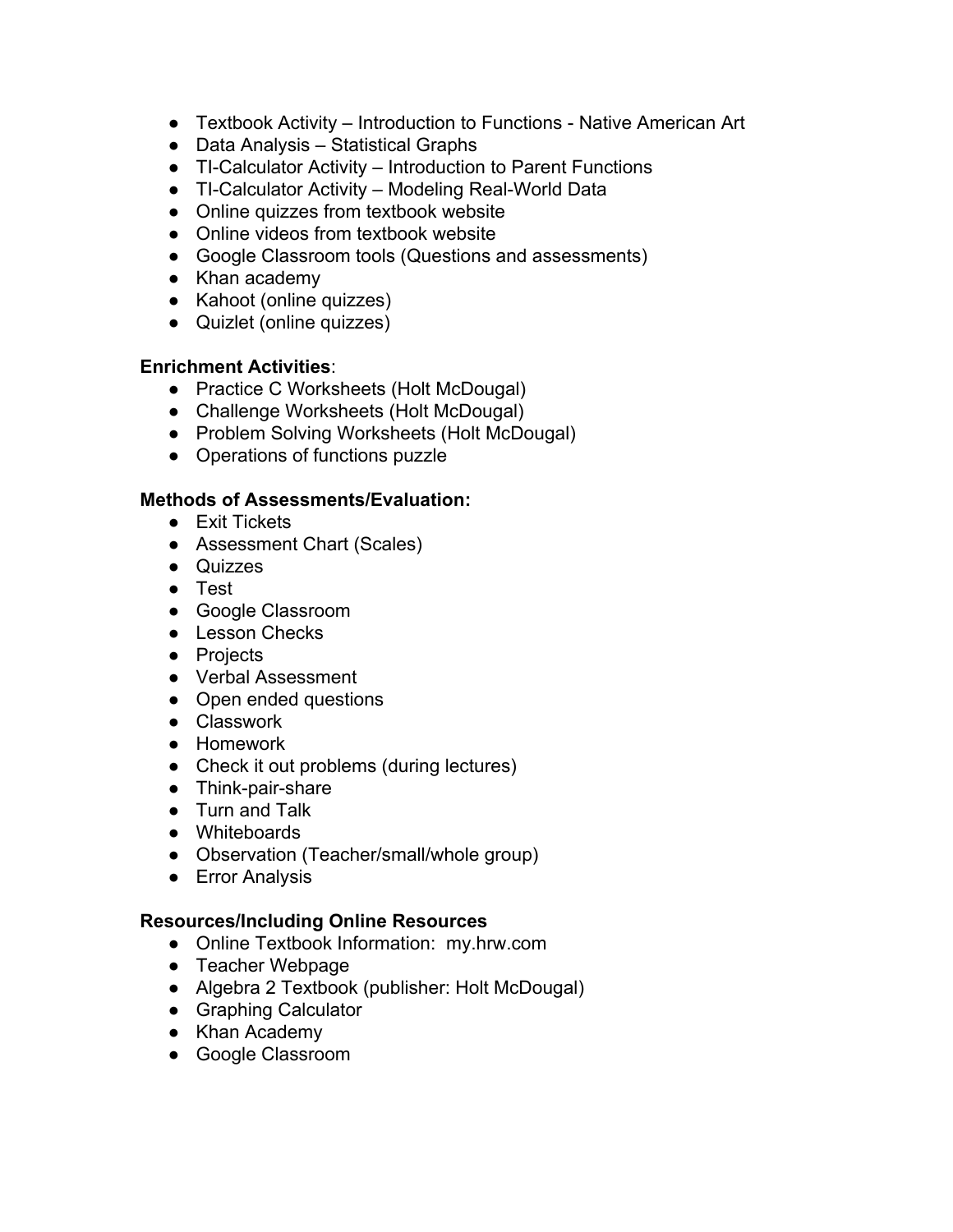# **Learning Goals Scale:**

- **4** Student will be able to complete compositions of functions.
- **3** Student will be able to perform basic operations of functions.
- **2** Student will be able to match the parent function with its equations and a model.
- **1** Student will be able to identify the parent functions.

# **Course Name: Honors Algebra 2 Topic/Unit: Quadratic Functions**

#### **Approximate # Of Weeks: 4**

#### **Essential Questions:**

- What can minimums and maximums tell us about equations?
- What are the roles of *a*, *h*, and *k* when graphing a parabola?
- What real life relationships are best modeled by quadratic equations?
- Where do I find the solutions (if there are any) of a quadratic equation when looking at a graph?
- How can we express complex numbers?
- What does it mean if the zeros of a parabola are complex numbers?
- How do complex numbers fit with the Real number system? With imaginary numbers?

- Transform quadratic functions
- Describe the effects of changes in the coefficients of  $y = a(x-h)^2 + k$
- Define, identify, and graph quadratic functions
- Identify and use maximums and minimums of quadratic functions to solve problems
- Solve quadratic equations by graphing or factoring
- Determine a quadratic function and its zeros
- Solve quadratic equations by graphing or factoring
- Determine a quadratic function from its roots
- Solve quadratic equations by completing the square
- Write quadratic equations in vertex form
- Define and use imaginary and complex numbers
- Solve quadratic equations with complex roots
- Solve quadratic equations using the Quadratic Formula
- Classify roots using the discriminant
- Solve quadratic inequalities by using tables and graphs
- Solve quadratic inequalities by using algebra
- Use quadratic functions to model data
- Use quadratic models to analyze and predict
- Perform operations with complex numbers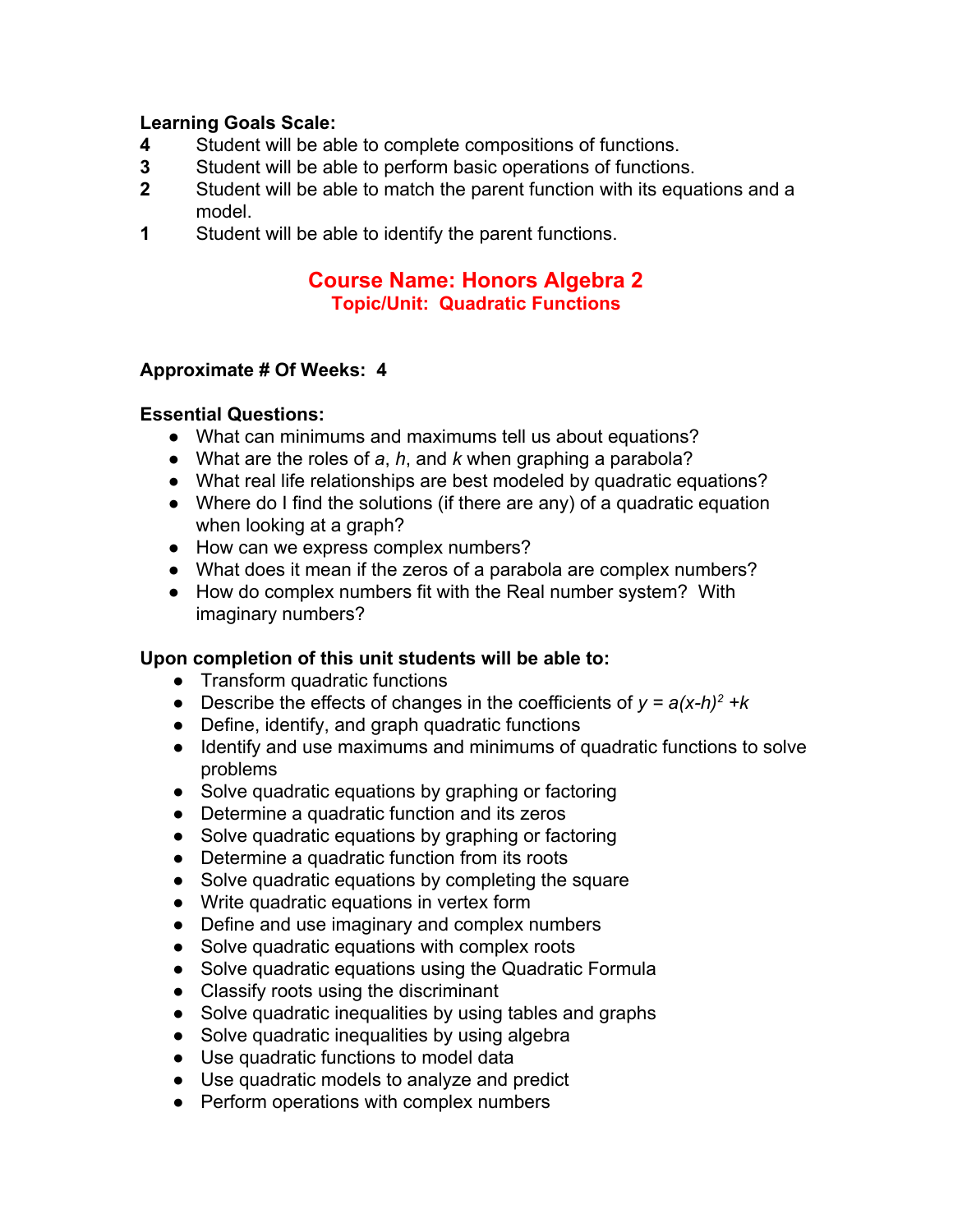CC.9-12.A.CED.1 , CC.9-12.A.CED.2, CC.9-12.A.CED.3, CC.9-12.F.IF.5, CC.9-12.F.IF.7, CC.9-12.F.IF.8, CC.9-12.F.BF.3, CC.9-12.A.REI.11, CC.9-12.N.CN.1, CC.9-12.N.CN.2, CC.9-12.N.CN.7

#### **Interdisciplinary Standards (njcccs.org)**

- Standard 5.1 Science Practices
- Standard 6.3 Active Citizenship in the  $21^{st}$  Century
- $\bullet$  Standard 8.2 Technology Education
- Standard 9.1 21st Century Life & Career Skills
- Standard 9.3 Career Awareness, Exploration, and Preparation

# **Activities – include 21 st Century Technologies:**

- SmartBoard powerpoint presentations
- Lecture and class discussion
- Desmos Activities (online graphing tool)
- Technology Lab Explore Parameter Changes
- Technology Lab Explore Graphs and Factors
- Connecting Algebra to Previous Courses Factoring Quadratic **Expressions**
- Connecting Algebra to Geometry Areas of Composite Figures
- Textbook Activity Quadratic Functions and Complex Numbers
- Textbook Activity Applying Quadratic Functions
- TI-Calculator Activity Using Transformation to Graph Quadratic **Functions**
- TI-Calculator Activity Properties of Quadratic Functions in Standard Form
- TI-Calculator Activity Finding Minimum or Maximum Values
- TI-Calculator Activity Finding Roots Using Tables and Graphs
- TI-Calculator Activity QuadSolv
- TI-Calculator Activity Curve Fitting with Quadratic Models
- Online quizzes from textbook website
- Online videos from textbook website
- Google Classroom tools (Questions and assessments)
- Khan academy
- Kahoot (online quizzes)
- Quizlet (online quizzes)

#### **Enrichment Activities**:

- Practice C Worksheets (Holt McDougal)
- Challenge Worksheets (Holt McDougal)
- Problem Solving Worksheets (Holt McDougal)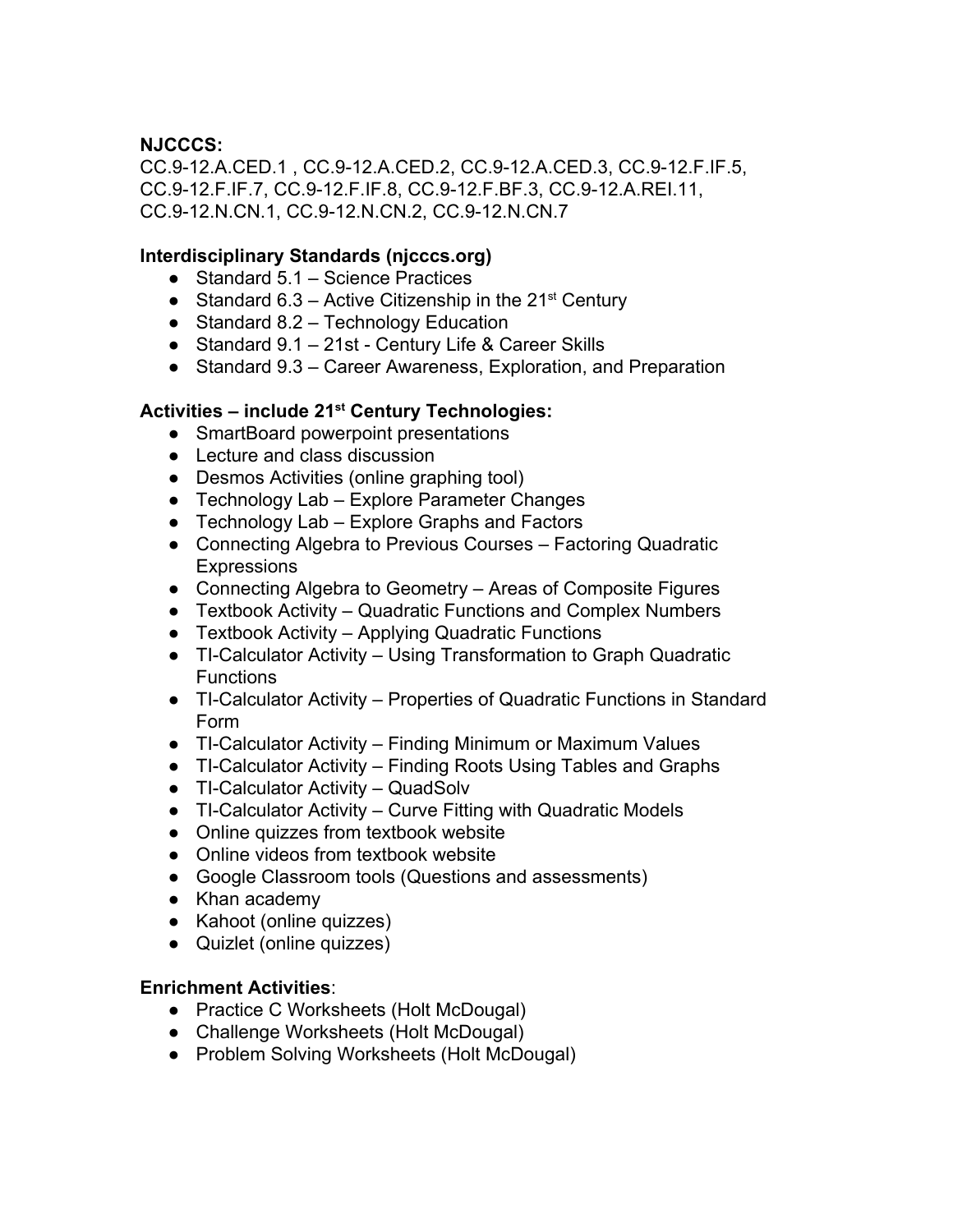### **Methods of Assessments/Evaluation:**

- Exit Tickets
- Assessment Chart (Scales)
- Quizzes
- Test
- Google Classroom
- Lesson Checks
- Projects
- Verbal Assessment
- Open ended questions
- Classwork
- Homework
- Check it out problems (during lectures)
- Think-pair-share
- Turn and Talk
- Whiteboards
- Observation (Teacher/small/whole group)
- **•** Error Analysis

#### **Resources/Including Online Resources**

- Online Textbook Information: my.hrw.com
- Teacher Webpage
- Algebra 2 Textbook (publisher: Holt McDougal)
- Graphing Calculator
- Khan Academy
- Google Classroom

# **Learning Goals Scale:**

- **4** Student will be able to understand the characteristics and transformations and the effects of a quadratic by looking at its equation and graph.
- **3** Student will be able to solve a quadratic using one of the methods.
- **2** Student will be able to graph a quadratic with all of its parts.
- **1** Student will be able to identify a quadratic and all of its parts.

# **Course Name: Honors Algebra 2 Topic/Unit: Polynomial Functions**

## **Approximate # Of Weeks: 4**

#### **Essential Questions:**

- What are the effects of the values of *n*, *a, h,* and *k* on the graph of *f(x)=a(x-h)<sup>n</sup>+k?*
- What are the polynomial functions and how do you graph them?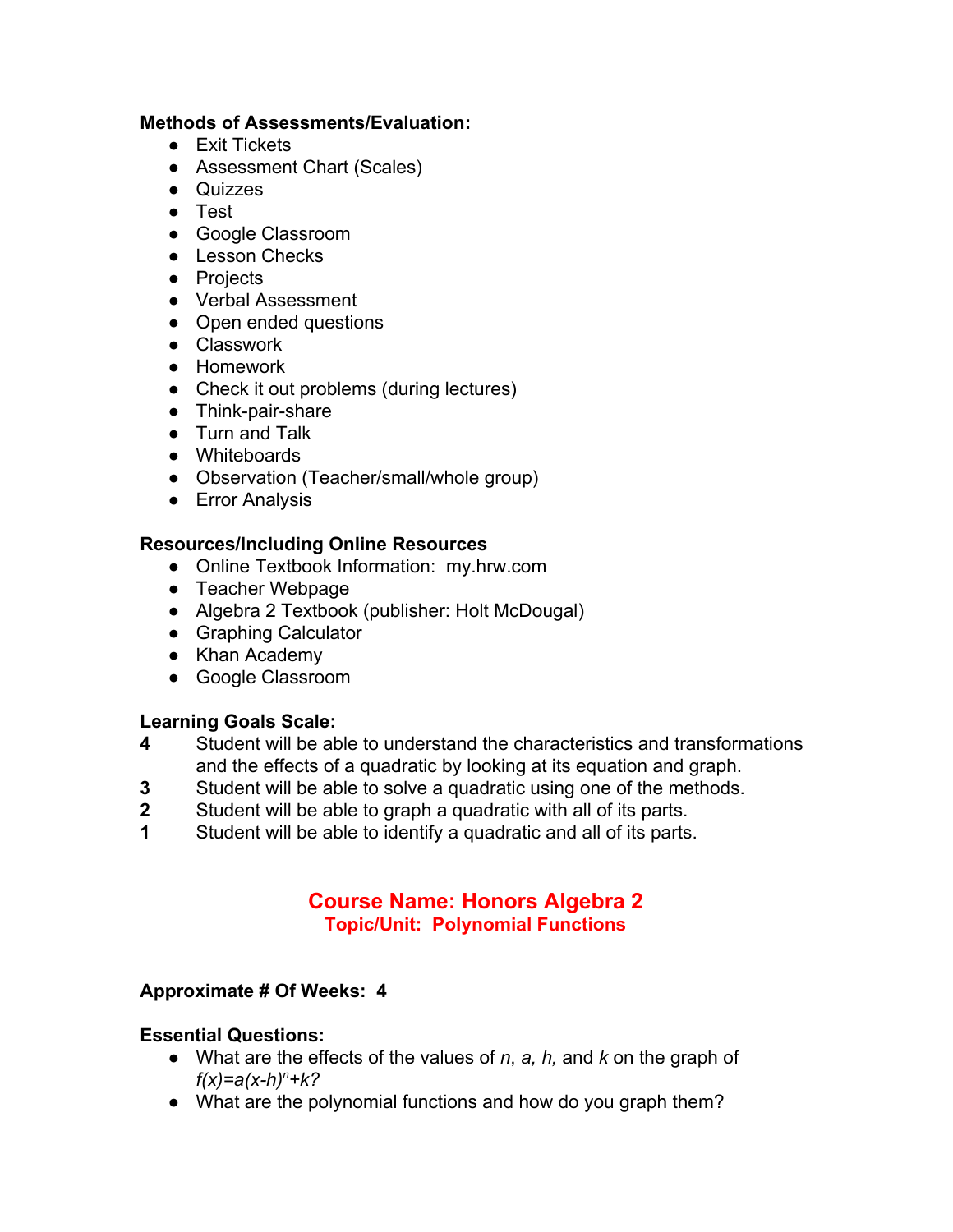- How can we find solutions for polynomial functions?
- How do you use the Binomial Theorem to expand powers of binomials?
- What is the relationship between polynomial division and the Remainder and Factor Theorems?
- How do you graph factorable polynomial functions?
- How can you find zeros of polynomial functions?
- How can you use polynomial functions to model and solve real-world problems?

#### **Upon completion of this unit students will be able to:**

- Identify, evaluate, add, and subtract polynomials
- Classify and graph polynomials
- Multiply polynomials
- Use binomial expansion to expand binomial expressions that are raised to positive integer powers
- Use long division and synthetic division to divide polynomials
- Use the Factor Theorem to determine factors of a polynomial
- Factor the sum and difference of two cubes
- Identify the multiplicity of roots
- Use the Rational Root Theorem to solve polynomial equations
- Use the Fundamental Theorem of Algebra and its corollary to write a polynomial equation of least degree with given roots
- Identify all roots of a polynomial equation
- Use properties of end behavior to analyze, describe, and graph polynomial functions
- Identify and use maxima and minima of polynomial functions to solve problems
- Transform polynomial functions
- Use finite differences to determine the degree of a polynomial that will fit a given set of data
- Use technology to find polynomial models for a given set of data

## **NJCCCS:**

CC.9-12.A.APR.1, CC.9-12.A.APR.2, CC.9-12.A.APR.3, CC.9-12.A.APR.4, CC.9-12.A.APR.5, CC.9-12.A.APR.6, CC.9-12.CED.1, CC.9-12.CED.2, CC.9-12.CED.3, CC.9-12.F.IF.4, CC.9-12.F.IF.7, CC.9-12.F.BF.3, CC.9-12.N.CN.7, CC.9-12.N.CN.8, CC.9-12.N.CN.9, CC.9-12.A.SSE.2, CC.9-12.A.REI.11

## **Interdisciplinary Standards (njcccs.org)**

- Standard 5.1 Science Practices
- Standard 6.3 Active Citizenship in the  $21<sup>st</sup>$  Century
- $\bullet$  Standard 8.2 Technology Education
- Standard 9.1 21st Century Life & Career Skills
- Standard 9.3 Career Awareness, Exploration, and Preparation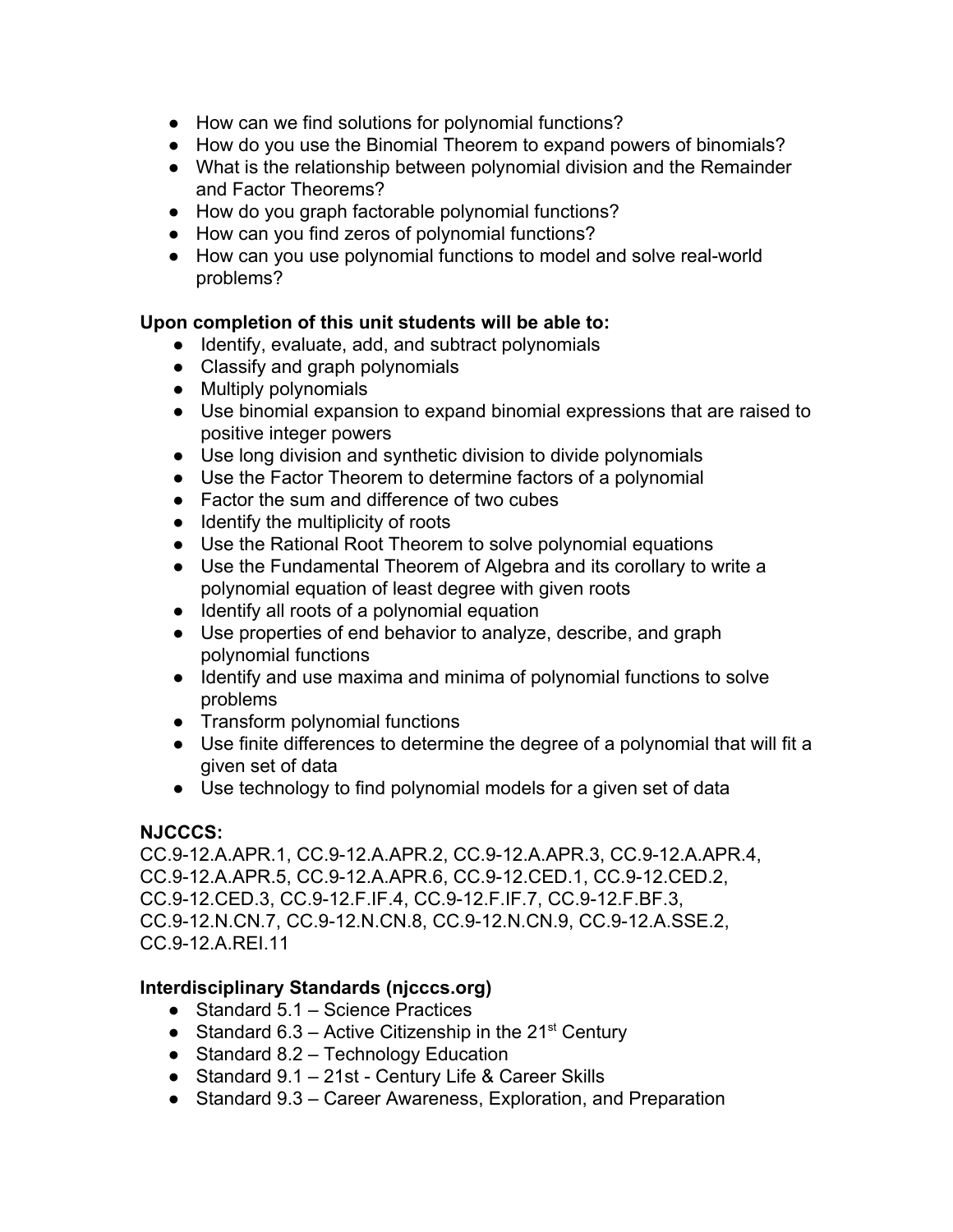# **Activities – include 21 st Century Technologies:**

- SmartBoard powerpoint presentations
- Lecture and class discussion
- Desmos Activities (online graphing tool)
- Number Theory Pascal's Triangle
- Algebra Lab Explore the Sum and Difference of Two Cubes
- $\bullet$  Textbook Activity Operations with Polynomials
- $\bullet$  Textbook Activity Applying Polynomial Functions
- Connecting Algebra to Geometry Nets
- TI-Calculator Activity Graphing Higher Degree Polynomials
- TI-Calculator Activity Identifying Multiplicity
- TI-Calculator Activity Identify all Real Roots
- TI-Calculator Activity Transforming Polynomial Functions
- TI-Calculator Activity Curve Fitting with Polynomial Models
- $\bullet$  Technology Lab Explore Power Functions
- Online quizzes from textbook website
- Online videos from textbook website
- Google Classroom tools (Questions and assessments)
- Khan academy
- Kahoot (online quizzes)
- Quizlet (online quizzes)

## **Enrichment Activities**:

- Practice C Worksheets (Holt McDougal)
- Challenge Worksheets (Holt McDougal)
- Problem Solving Worksheets (Holt McDougal)

- Exit Tickets
- Assessment Chart (Scales)
- Quizzes
- Test
- Google Classroom
- Lesson Checks
- Projects
- Verbal Assessment
- Open ended questions
- Classwork
- Homework
- Check it out problems (during lectures)
- Think-pair-share
- Turn and Talk
- Whiteboards
- Observation (Teacher/small/whole group)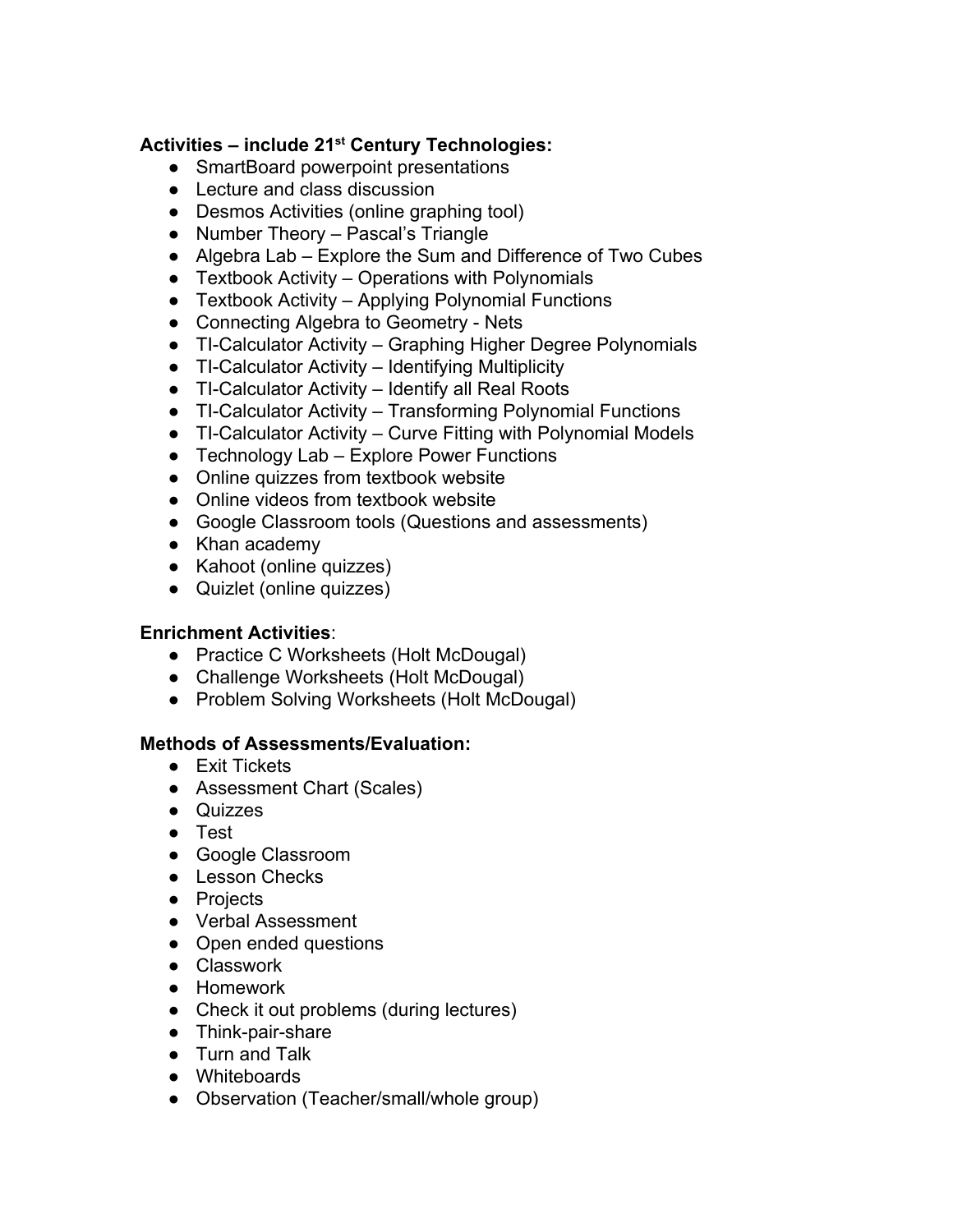● Error Analysis

# **Resources/Including Online Resources**

- Online Textbook Information: my.hrw.com
- Teacher Webpage
- Algebra 2 Textbook (publisher: Holt McDougal)
- Graphing Calculator
- Khan Academy
- Google Classroom

# **Learning Goals Scale:**

- **4** Student will be able to understand the transformations and characteristics of polynomial functions from its graph and equation.
- **3** Student will be able to identify all roots of a polynomial equation by graphing and/or factoring.
- **2** Student will be able to perform all operations of polynomial functions.
- **1** Student will be able to identify a polynomial by its degree and number of terms.

# **Course Name: Honors Algebra 2 Topic/Unit: Exponential and Logarithmic Functions**

# **Approximate # Of Weeks: 4**

# **Essential Questions:**

- What are the characteristics of an exponential function?
- How does changing the values of *a*, *h*, and *k* affect the graph of an exponential growth/decay function?
- How does the value of *c* in  $f(x) = b^{cx}$  affect the graph of  $f(x)$ ?
- How does the graph of  $f(x) = e^x$  compare to graphs of exponential functions with other bases?
- What methods can you use to solve exponential equations?
- What are the characteristics of logarithmic functions?
- How does changing the values of *a*, *h*, and *k* affect the graph of *f(x)=alog<sup>b</sup> (x-h) +k*?
- How do you prove properties of logarithms?
- What is the general process for solving exponential and logarithmic equations?

- Write and evaluate exponential expressions to model growth and decay situations
- Graph and recognize inverses of relations and functions
- Find inverses of functions
- Use properties to simplify logarithmic expressions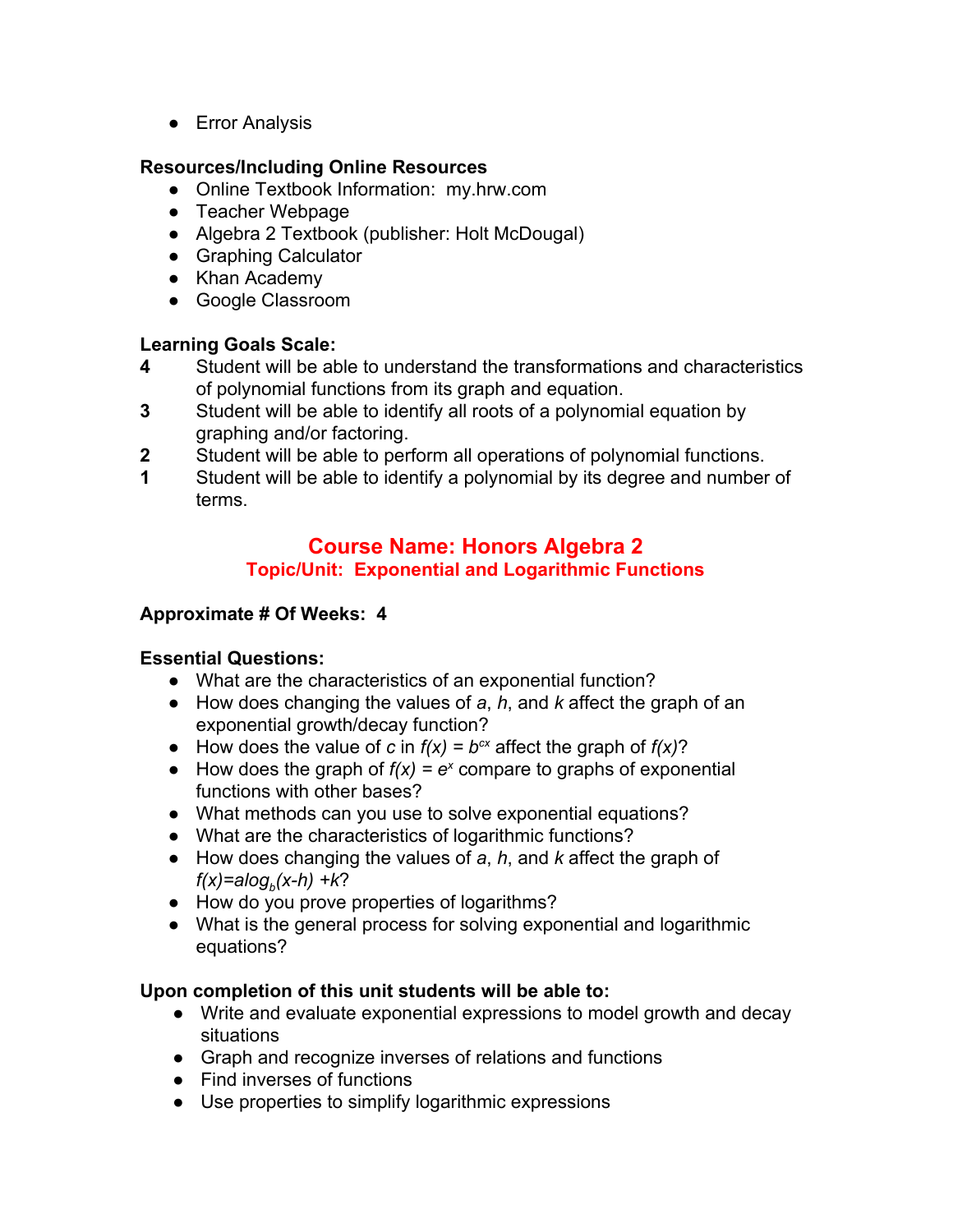- Translate between logarithms in any base
- Solve exponential and logarithmic equations and inequalities
- Solve problems involving exponential and logarithmic equations
- Use the number *e* to write and graph exponential functions representing real-world situations
- Solve equations and problems involving *e* or natural logarithms
- Transform exponential and logarithmic functions by changing parameters
- Describe the effects in the coefficients of exponential and logarithmic functions
- Model data by using exponential and logarithmic functions
- Use exponential and logarithmic models to analyze and predict

CC.9-12.A.CED.1, CC.9-12.A.CED.2, CC.9-12.A.CED.3, CC.9-12.F.IF.5, CC.9-12.F.IF.7, CC.9-12.F.IF.8, CC.9-12.F.BF.3, CC.9-12.F.BF.4, CC.9-12.A.REI.11, CC.9-12.F.LE.4

#### **Interdisciplinary Standards (njcccs.org)**

- Standard 5.1 Science Practices
- Standard 6.3 Active Citizenship in the  $21<sup>st</sup>$  Century
- Standard 8.2 Technology Education
- Standard 9.1 21st Century Life & Career Skills
- Standard 9.3 Career Awareness, Exploration, and Preparation

# **Activities – include 21 st Century Technologies:**

- SmartBoard powerpoint presentations
- Lecture and class discussion
- Desmos Activities (online graphing tool)
- Technology Lab Explore Inverses of Functions
- $\bullet$  Technology Lab Explore the Rule of 72
- Textbook Activity Exponential Functions and Logarithms
- Textbook Activity Applying Exponential and Logarithmic Functions
- Connecting Algebra to Probability Exponents in Probability
- TI-Calculator Activity Exponential Functions, Growth and Decay
- TI-Calculator Activity Inverses of Relations and Functions
- TI-Calculator Activity Logarithmic Functions
- TI-Calculator Activity Transforming Exponential and Logarithmic **Functions**
- TI-Calculator Activity Curve Fitting with Exponential and Logarithmic Models
- Video Standard Deviants Logarithms
- Video Standard Deviants Solving Log Equations
- Video Standard Deviants Exponent Applications
- Online quizzes from textbook website
- Online videos from textbook website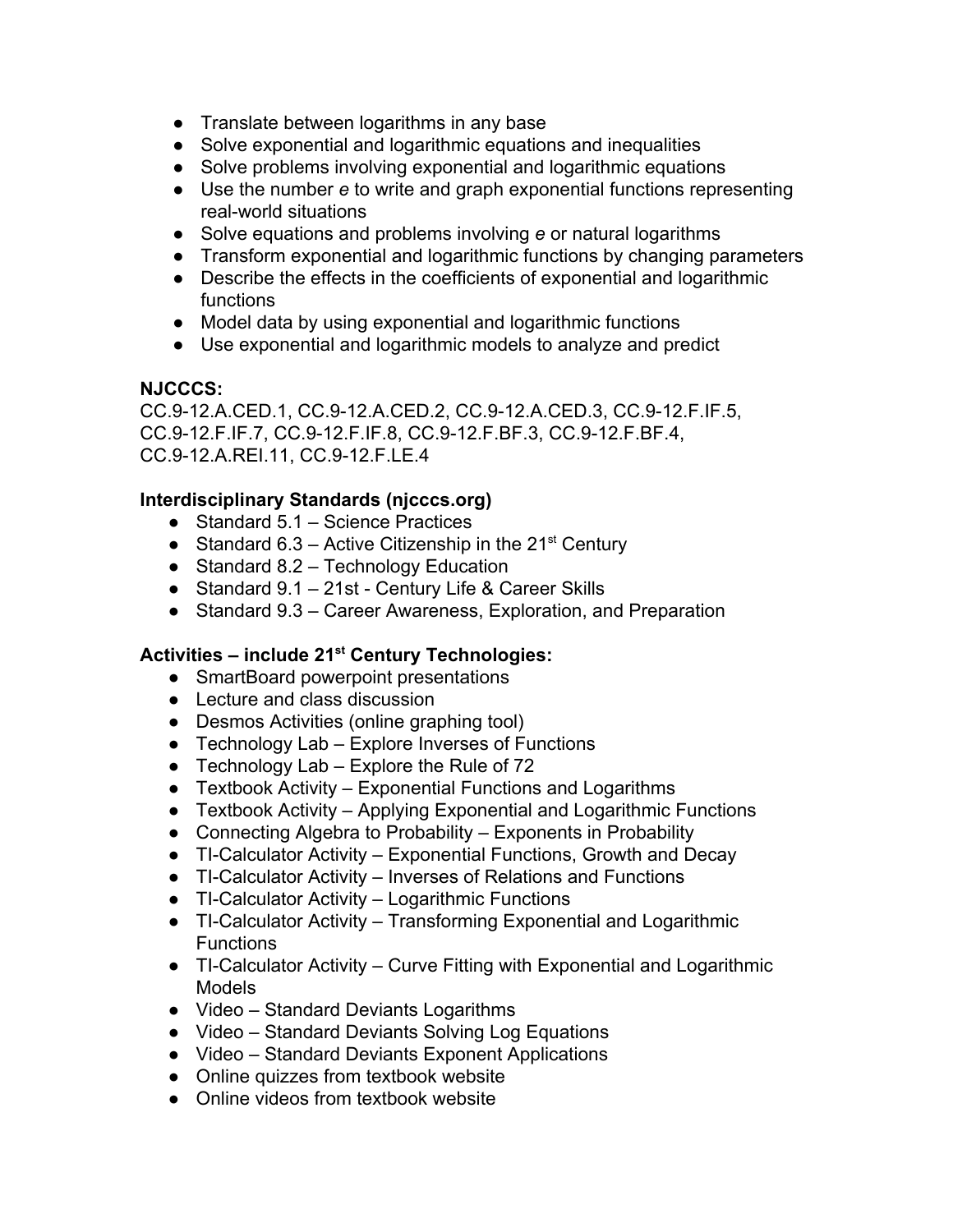- Google Classroom tools (Questions and assessments)
- Khan academy
- Kahoot (online quizzes)
- Quizlet (online quizzes)

#### **Enrichment Activities**:

- Practice C Worksheets (Holt McDougal)
- Challenge Worksheets (Holt McDougal)
- Problem Solving Worksheets (Holt McDougal)

#### **Methods of Assessments/Evaluation:**

- Exit Tickets
- Assessment Chart (Scales)
- Quizzes
- Test
- Google Classroom
- Lesson Checks
- Projects
- Verbal Assessment
- Open ended questions
- Classwork
- Homework
- Check it out problems (during lectures)
- Think-pair-share
- Turn and Talk
- Whiteboards
- Observation (Teacher/small/whole group)
- Error Analysis

#### **Resources/Including Online Resources**

- Online Textbook Information: my.hrw.com
- Teacher Webpage
- Algebra 2 Textbook (publisher: Holt McDougal)
- Graphing Calculator
- Khan Academy
- Google Classroom

# **Learning Goals Scale:**

- **4** Student will be able to transform exponential and logarithmic functions by changing parameters.
- **3** Student will be able to solve exponential and logarithmic equations and inequalities.
- **2** Student will be able to solve problems involving exponential and logarithmic equations.
- **1** Student will be able to identify exponential and logarithmic functions.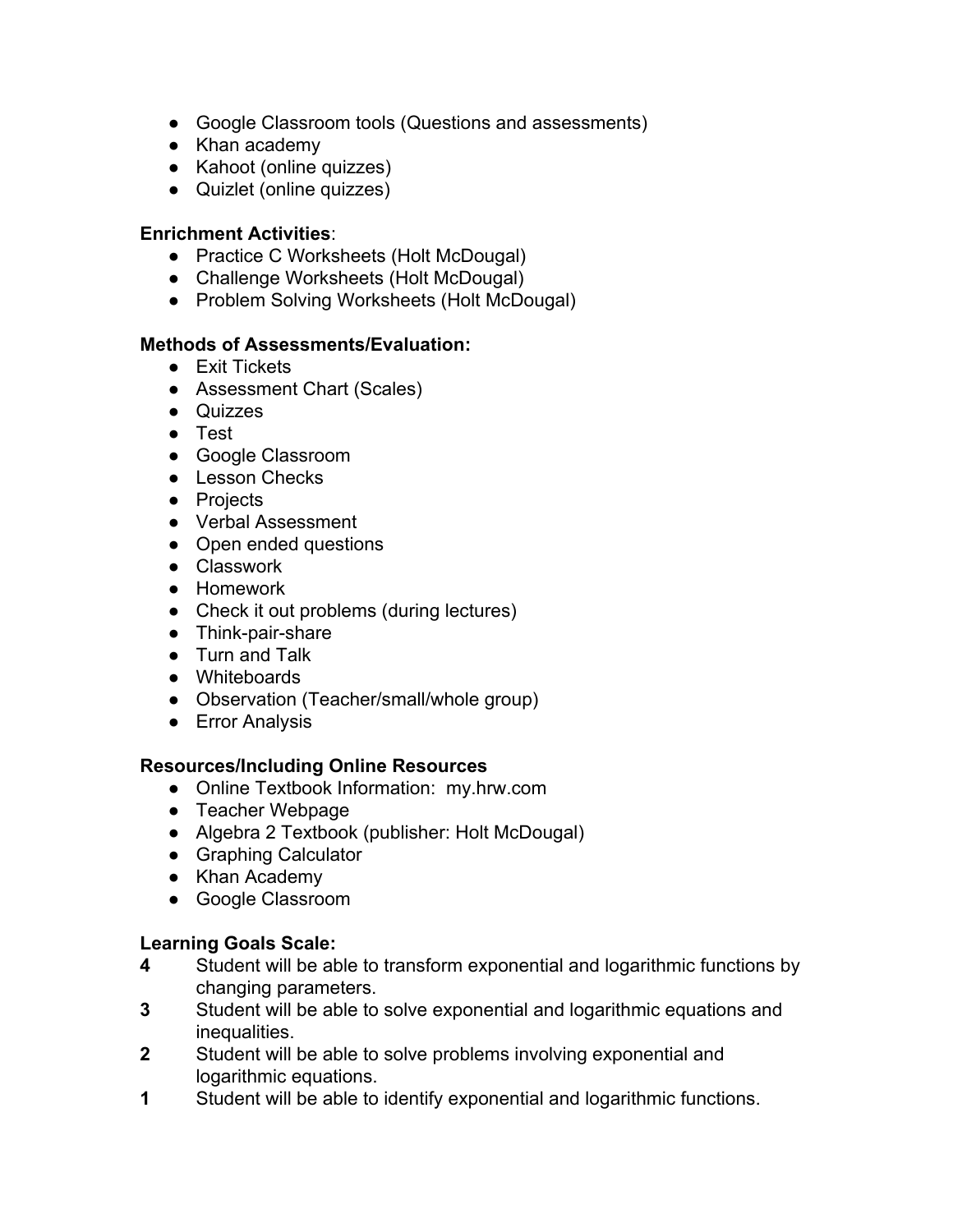# **Course Name: Honors Algebra 2 Topic/Unit: Rational and Radical Functions**

### **Approximate # Of Weeks: 4**

#### **Essential Questions:**

- How does changing the values of *a*, *h*, and *k* affect the graph of *f(x)=a/(x-h) + k*?
- How can you graph a functions of the form *f(x)=(bx+c)/dx+e)*?
- What methods are there for solving rational equations?
- How can you graph transformations of the parent radical functions?
- How can you model real-life situations with radical functions?
- How do you solve equations involving radical functions?

#### **Upon completion of this unit students will be able to:**

- Solve problems involving, direct, inverse, joint, and combined variation
- Simplify rational expressions
- Multiply and divide rational expressions
- Add and subtract rational expressions
- Simplify complex fractions
- Graph rational functions
- Transform rational functions by changing parameters
- Solve rational equations and inequalities
- Rewrite radical expressions by using rational exponents
- Simplify and evaluate radical expressions and expressions containing rational exponents
- Graph radical functions and inequalities
- Transform radical functions by changing parameters
- Solve radical equations and inequalities
- Solve equations graphically

## **NJCCCS:**

CC.9-12.A.CED.1, CC.9-12.A.CED.2, CC.9-12.A.CED.3, CC.9-12.A.APR.7, CC.9-12.A.REI.11, CC.9-12.F.IF.5, CC.9-12.F.IF.7

## **Interdisciplinary Standards (njcccs.org)**

- Standard 5.1 Science Practices
- Standard 6.3 Active Citizenship in the 21<sup>st</sup> Century
- Standard 8.2 Technology Education
- Standard 9.1 21st Century Life & Career Skills
- Standard 9.3 Career Awareness, Exploration, and Preparation

# **Activities – include 21 st Century Technologies:**

- SmartBoard powerpoint presentations
- Lecture and class discussion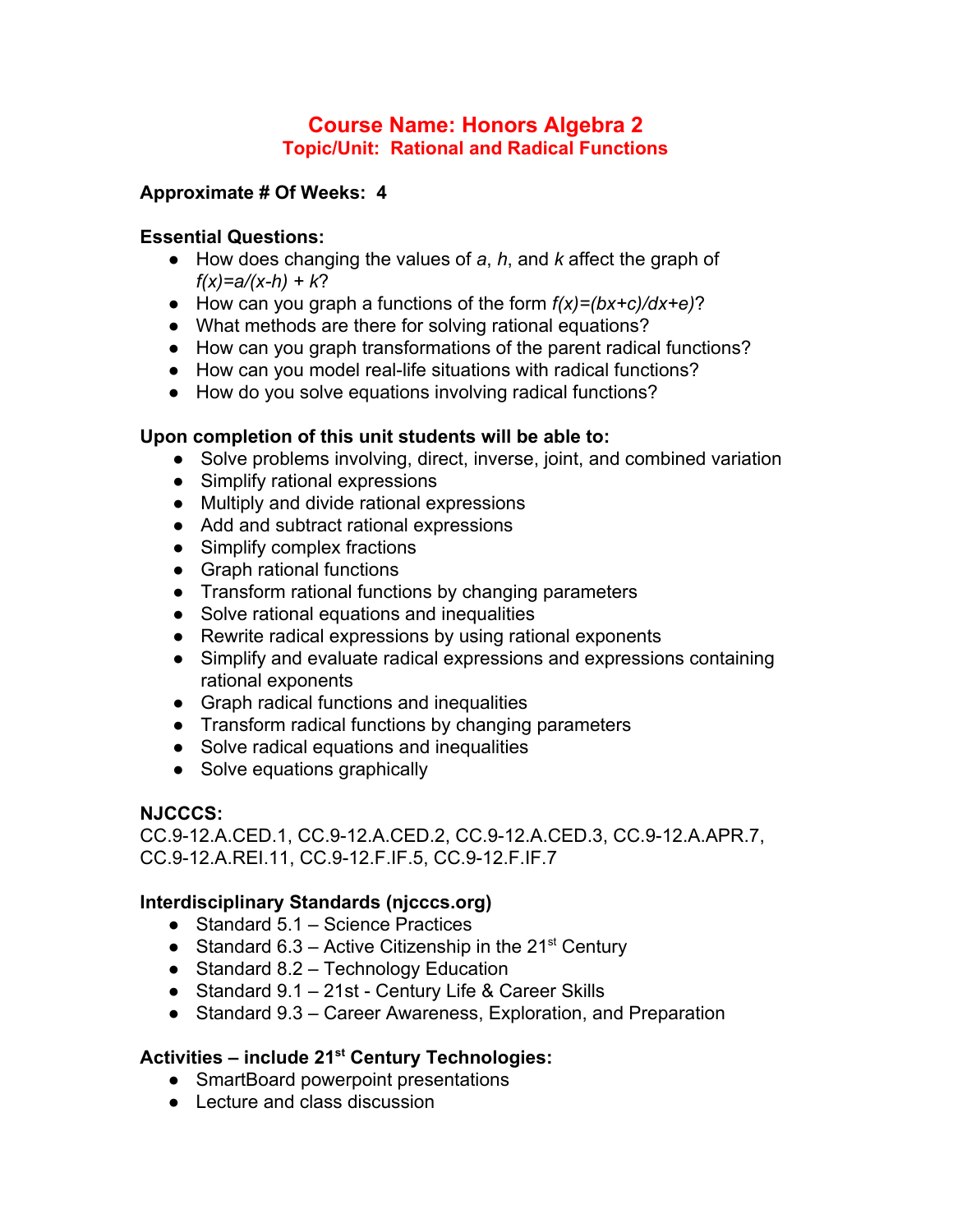- Desmos Activities (online graphing tool)
- Algebra Lab Model Inverse Variation
- Technology Lab Explore Holes in Graphs
- Textbook Activity Rational Functions
- Textbook Activity Radical Functions
- Connecting Algebra to Geometry Area and Volume Relationships
- TI-Calculator Activity Rational Functions
- TI-Calculator Activity Radical Functions
- TI-Calculator Activity Variation Functions
- Video Standard Deviants Rational Functions
- Video Standard Deviants Graphing Functions
- Video Standard Deviants Exponential Functions
- Online quizzes from textbook website
- Online videos from textbook website
- Google Classroom tools (Questions and assessments)
- Khan academy
- Kahoot (online quizzes)
- Quizlet (online quizzes)

#### **Enrichment Activities**:

- Practice C Worksheets (Holt McDougal)
- Challenge Worksheets (Holt McDougal)
- Problem Solving Worksheets (Holt McDougal)
- Extension Polynomials, Rational Expressions, and Closure
- Extension Solving Equations Graphically

- Exit Tickets
- Assessment Chart (Scales)
- Quizzes
- Test
- Google Classroom
- Lesson Checks
- Projects
- Verbal Assessment
- Open ended questions
- Classwork
- Homework
- Check it out problems (during lectures)
- Think-pair-share
- Turn and Talk
- Whiteboards
- Observation (Teacher/small/whole group)
- Error Analysis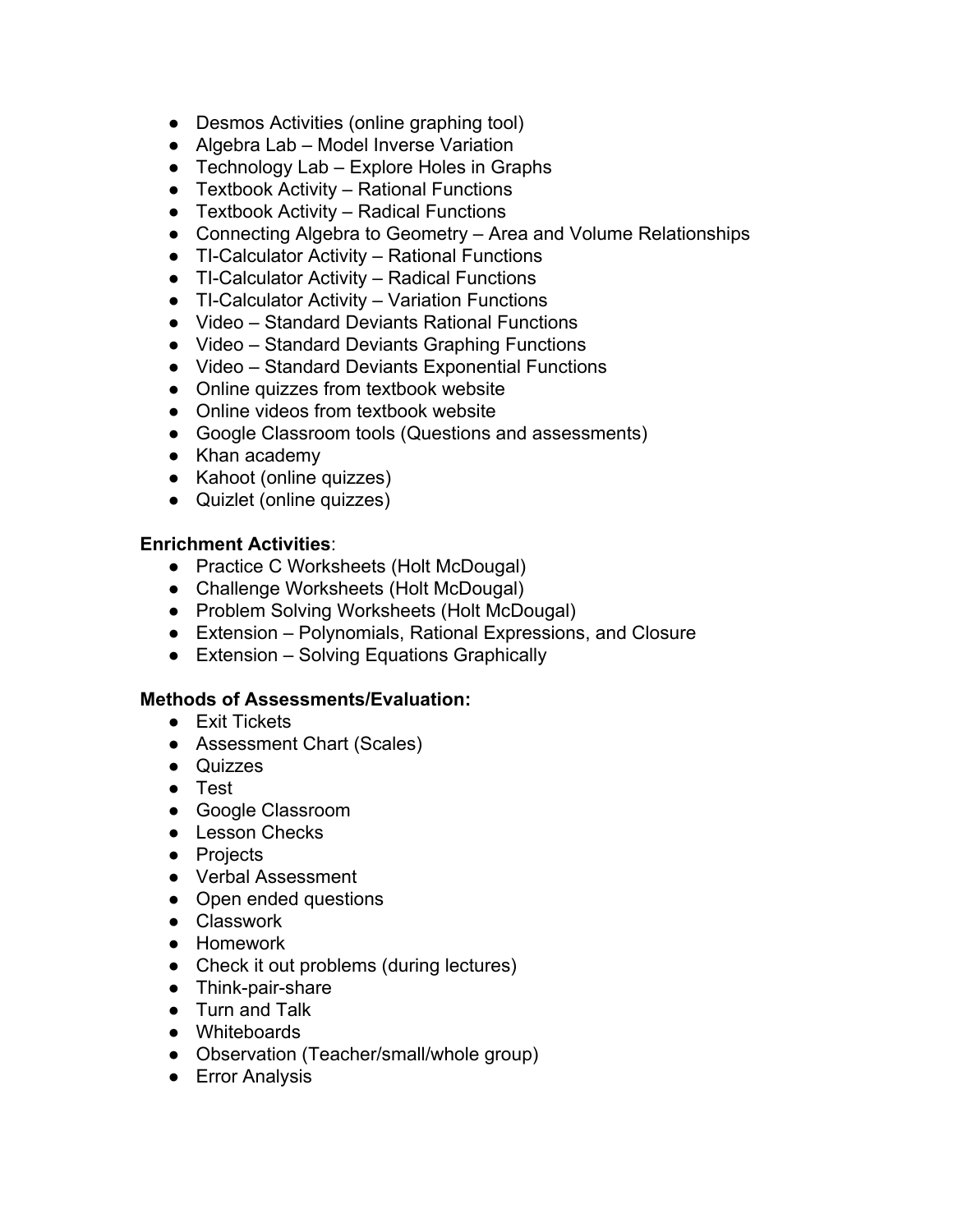- Online Textbook Information: my.hrw.com
- Teacher Webpage
- Algebra 2 Textbook (publisher: Holt McDougal)
- Graphing Calculator
- Khan Academy
- Google Classroom

# **Learning Goals Scale:**

- **4** Student will be able to solve radical equations and inequalities.
- **3** Student will be able to transform rational functions by changing parameters.
- **2** Student will be able to simplify and evaluate radical expressions and expressions containing rational exponents.
- **1** Student will be able to rewrite radical expressions by using rational exponents.

# **Course Name: Honors Algebra 2 Topic/Unit: Properties and Attributes of Functions**

#### **Approximate # Of Weeks: 3**

#### **Essential Questions:**

- Why is it important to explore real world situations in which many conditions must be met?
- What problems can be solved using piecewise-defined functions?
- What does it mean for functions to be inverses of one another? How can I define the inverse of a given function?
- Can you perform operations including composition of functions, find inverses, and describe these procedures and results verbally, numerically, symbolically, and graphically?

- Translate between the various representations of functions
- Solve problems by using the various representations of functions
- Compare properties of two functions
- Estimate and compare rates of change
- Write and graph piecewise functions
- Use piecewise functions to describe real-world situations
- Transform functions
- Recognize transformations of functions
- Add, subtract, multiply, and divide functions
- Write and evaluate composite functions
- Determine whether the inverse of a functions is a function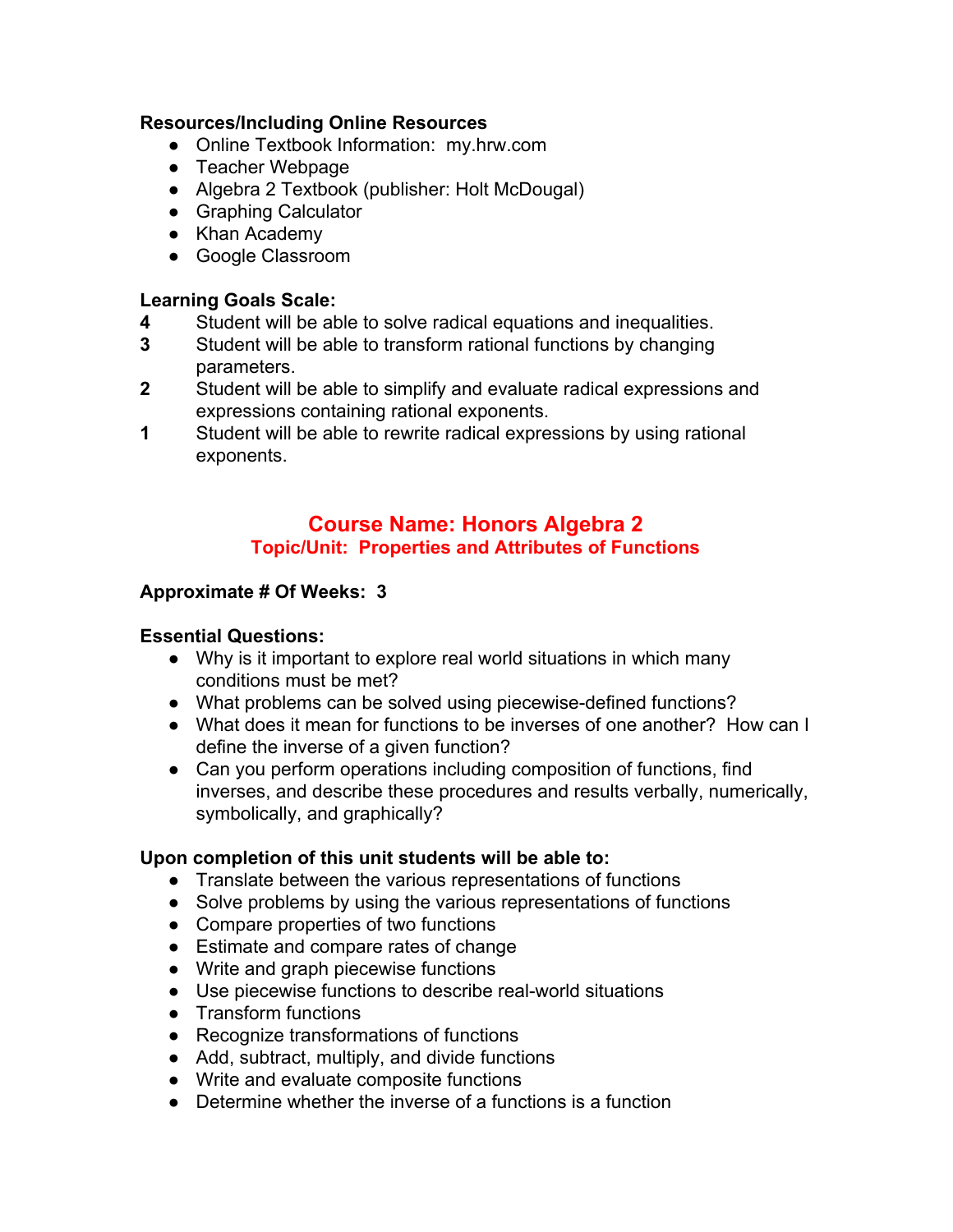- Write rules for the inverses of functions
- Apply functions to problem situations
- Use mathematical models to make predictions

CC.9-12.A.CED.2, CC.9-12.A.CED.3, CC.9-12.F.BF.1, CC.9-12.F.BF.3, CC.9-12.F.IF.7

#### **Interdisciplinary Standards (njcccs.org)**

- Standard 5.1 Science Practices
- Standard 6.3 Active Citizenship in the  $21^{st}$  Century
- Standard 8.2 Technology Education
- Standard 9.1 21st Century Life & Career Skills
- Standard 9.3 Career Awareness, Exploration, and Preparation

# **Activities – include 21 st Century Technologies:**

- SmartBoard powerpoint presentations
- Lecture and class discussion
- Desmos Activities (online graphing tool)
- Technology Lab Graph Piecewise Functions
- $\bullet$  Technology Lab Explore Symmetry
- Textbook Activity Functions and Their Graphs
- $\bullet$  Textbook Activity Functional Relationships
- Connecting Algebra to Geometry Using Geometric Formulas
- TI-Calculator Activity Multiple Representations of Functions
- TI-Calculator Activity Comparing Functions
- TI-Calculator Activity Piecewise Functions
- TI-Calculator Activity Transforming Functions
- TI-Calculator Activity Functions and Their Inverses
- TI-Calculator Activity Modeling Real-World Data
- Online quizzes from textbook website
- Online videos from textbook website
- Google Classroom tools (Questions and assessments)
- Khan academy
- Kahoot (online quizzes)
- Quizlet (online quizzes)

#### **Enrichment Activities**:

- Practice C Worksheets (Holt McDougal)
- Challenge Worksheets (Holt McDougal)
- Problem Solving Worksheets (Holt McDougal)

- Exit Tickets
- Assessment Chart (Scales)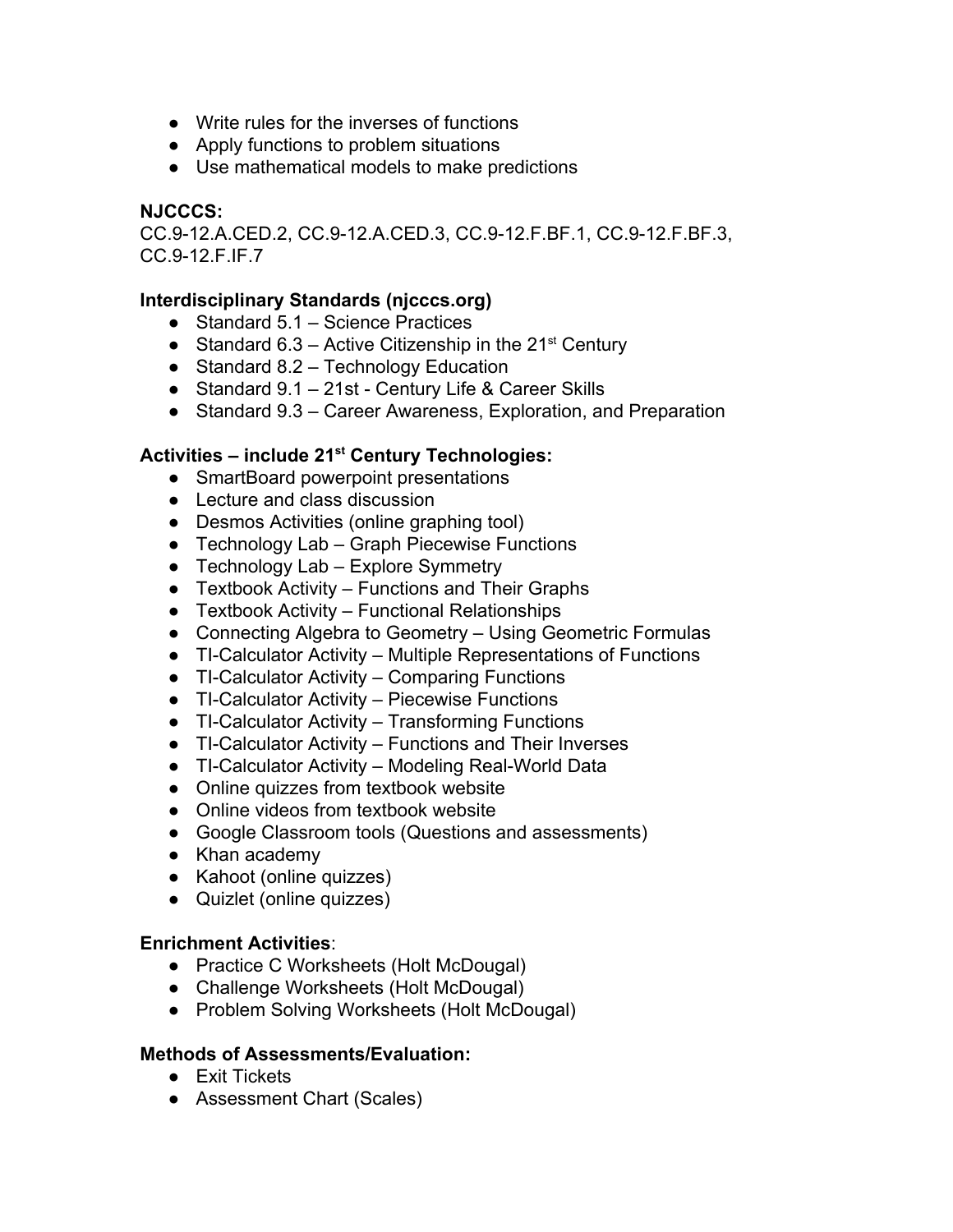- Quizzes
- Test
- Google Classroom
- Lesson Checks
- Projects
- Verbal Assessment
- Open ended questions
- Classwork
- Homework
- Check it out problems (during lectures)
- Think-pair-share
- Turn and Talk
- Whiteboards
- Observation (Teacher/small/whole group)
- Error Analysis

- Online Textbook Information: my.hrw.com
- Teacher Webpage
- Algebra 2 Textbook (publisher: Holt McDougal)
- Graphing Calculator
- Khan Academy
- Google Classroom

# **Learning Goals Scale:**

- **4** Student will be able to write rules for inverses of functions and determine if something is an inverse.
- **3** Student will be able to graph and model piecewise functions with real-world situations.
- **2** Student will be able to identify and match piecewise functions.
- **1** Student will be able to translate between various representations of functions.

# **Course Name: Honors Algebra 2 Topic/Unit: Trigonometric Functions**

#### **Approximate # Of Weeks: 4**

#### **Essential Questions:**

- What is the definition of the six basic trig functions in terms of the sides of a right triangle?
- How can the six basic trig functions be used to solve right triangles?
- What is the main difference between a trig function and its inverse?
- How can inverse trig functions be used to calculate unknown angles in a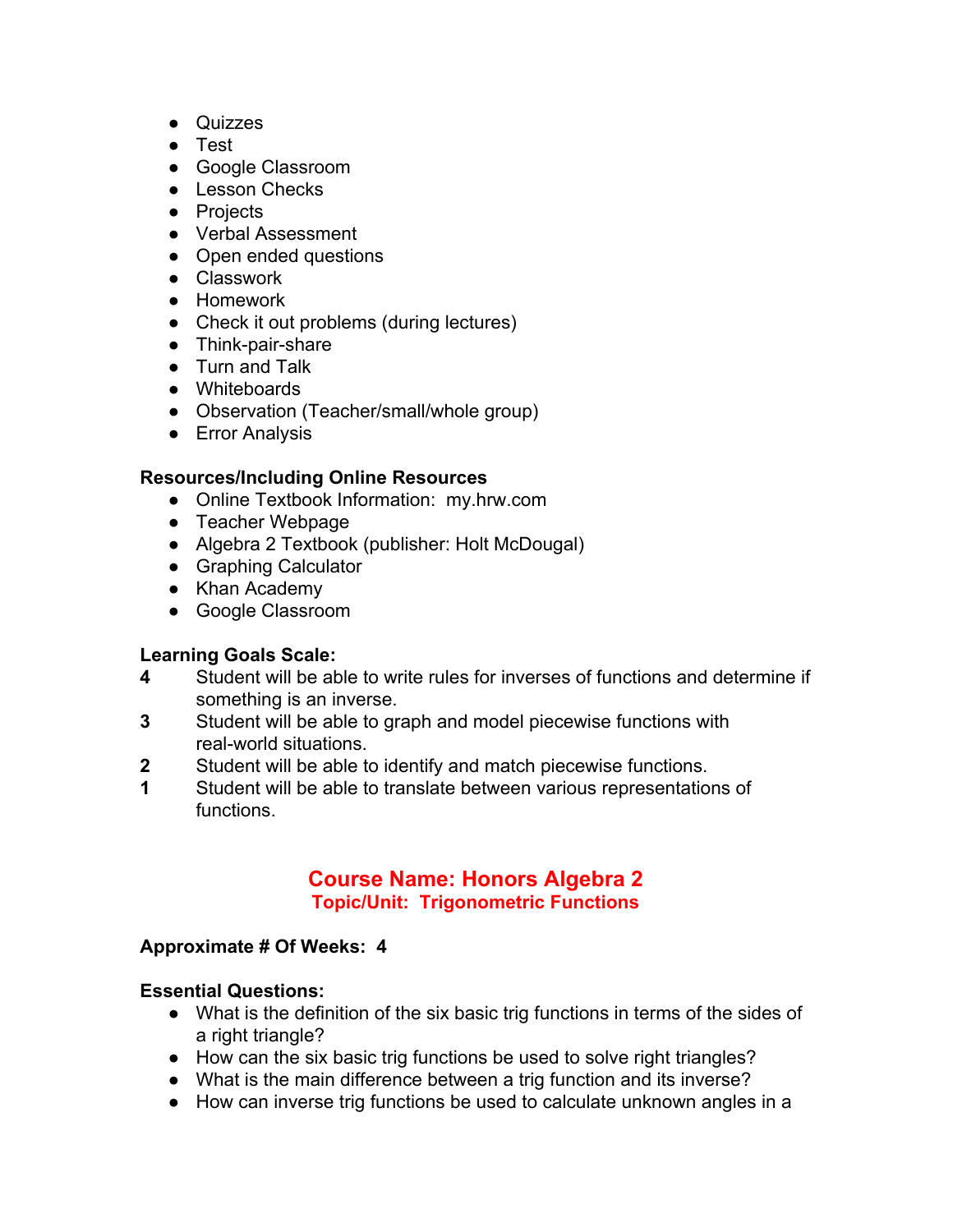right triangle?

- What is the definition of a radian?
- How can you convert from radians to degrees and vice versa?
- How can the unit circle help us evaluate trig functions quickly?
- How can the unit circle be used to help us identify angles for which certain trig functions are not defined?

#### **Upon completion of this unit students will be able to:**

- Understand and use trigonometric relationships of acute angles in triangles.
- Determine side lengths of right triangles by using trigonometric functions.
- Draw angles in standard position.
- Determine the values of the trigonometric functions for an angle in standard position.
- Convert angle measures between degrees and radians.
- Find the values of the trigonometric functions on the unit circle.

# **NJCCCS:**

CC.9-12.F.TF.3, CC.9-12.F.TF.5, CC.9-12.F.TF.2, CC.9-12.F.TF.1,CC.9-12.F.TF.4

# **Interdisciplinary Standards (njcccs.org)**

- Standard 5.1 Science Practices
- Standard 6.3 Active Citizenship in the  $21^{st}$  Century
- Standard 8.2 Technology Education
- Standard 9.1 21st Century Life & Career Skills
- Standard 9.3 Career Awareness, Exploration, and Preparation

# **Activities – include 21 st Century Technologies:**

- SmartBoard powerpoint presentations
- Lecture and class discussion
- Desmos Activities (online graphing tool)
- Activity- Construction of the Unit Circle
- Project- Unit Circle (aid in the memorization)
- Google Classroom tools (Questions and assessments)
- Khan academy
- Kahoot (online quizzes)
- Quizlet (online quizzes)

## **Enrichment Activities**:

- Practice C Worksheets (Holt McDougal)
- Challenge Worksheets (Holt McDougal)
- Problem Solving Worksheets (Holt McDougal)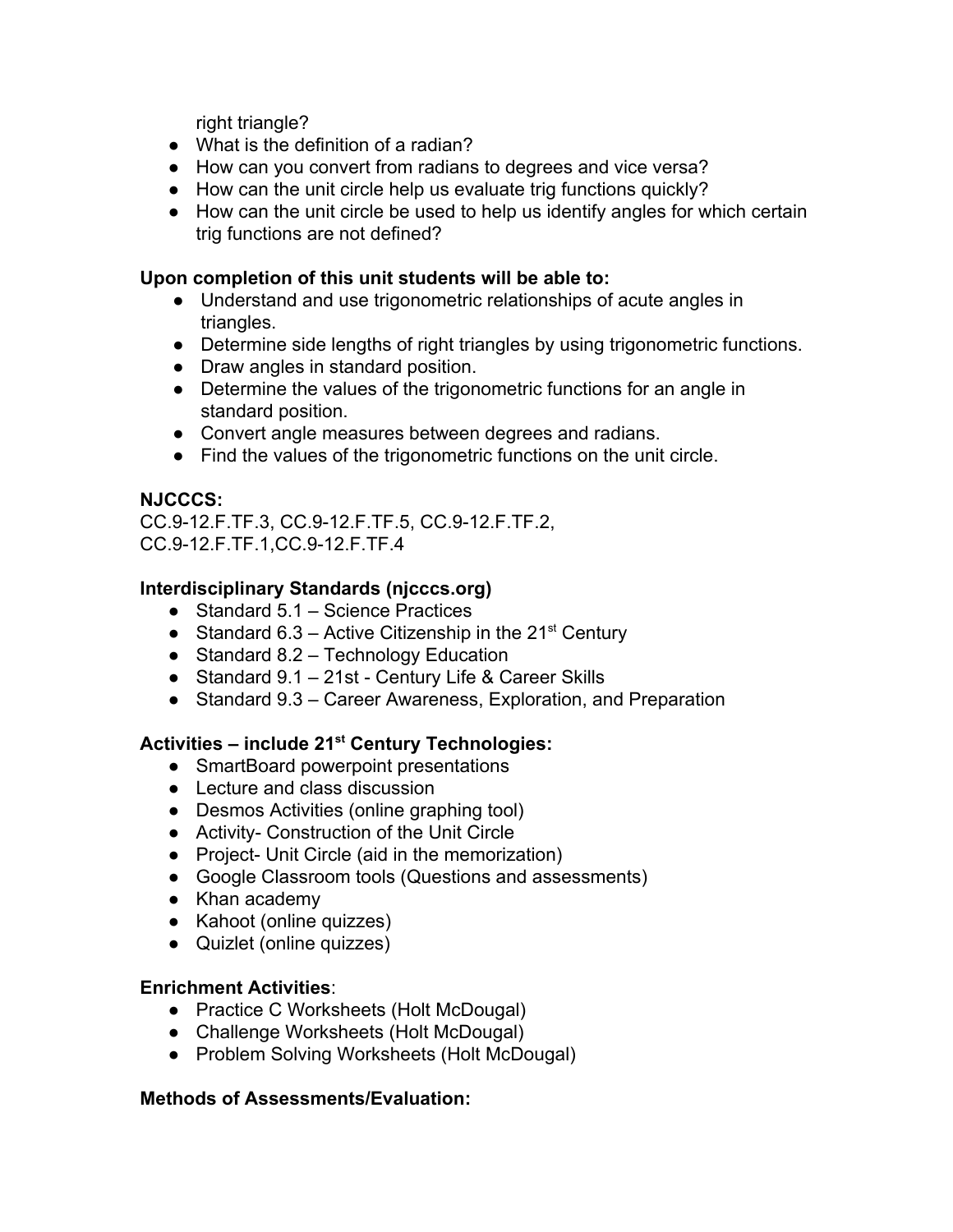- Exit Tickets
- Assessment Chart (Scales)
- Quizzes
- Test
- Google Classroom
- Lesson Checks
- Projects
- Verbal Assessment
- Open ended questions
- Classwork
- Homework
- Check it out problems (during lectures)
- Think-pair-share
- Turn and Talk
- Whiteboards
- Observation (Teacher/small/whole group)
- Error Analysis

- Online Textbook Information: my.hrw.com
- Teacher Webpage
- Algebra 2 Textbook (publisher: Holt McDougal)
- Graphing Calculator
- Khan Academy
- Google Classroom

# **Learning Goals Scale:**

- **4** Student will be able to construct the unit circle and use it to solve problems.
- **3** Student will be able to solve a problem involving trigonometric ratios.
- **2** Student will be able to convert from radians to degree and vice versa.
- **1** Student will be able to identify the trigonometric ratios.

# **Course Name: Honors Algebra 2 Topic/Unit: Trigonometric Graphs**

## **Approximate # Of Weeks: 3**

#### **Essential Questions:**

● How does the unit circle and the concept of coterminal angles help us to generate graphs of trig functions where the y-axis represents the value of the function and the x-axis represents the angle?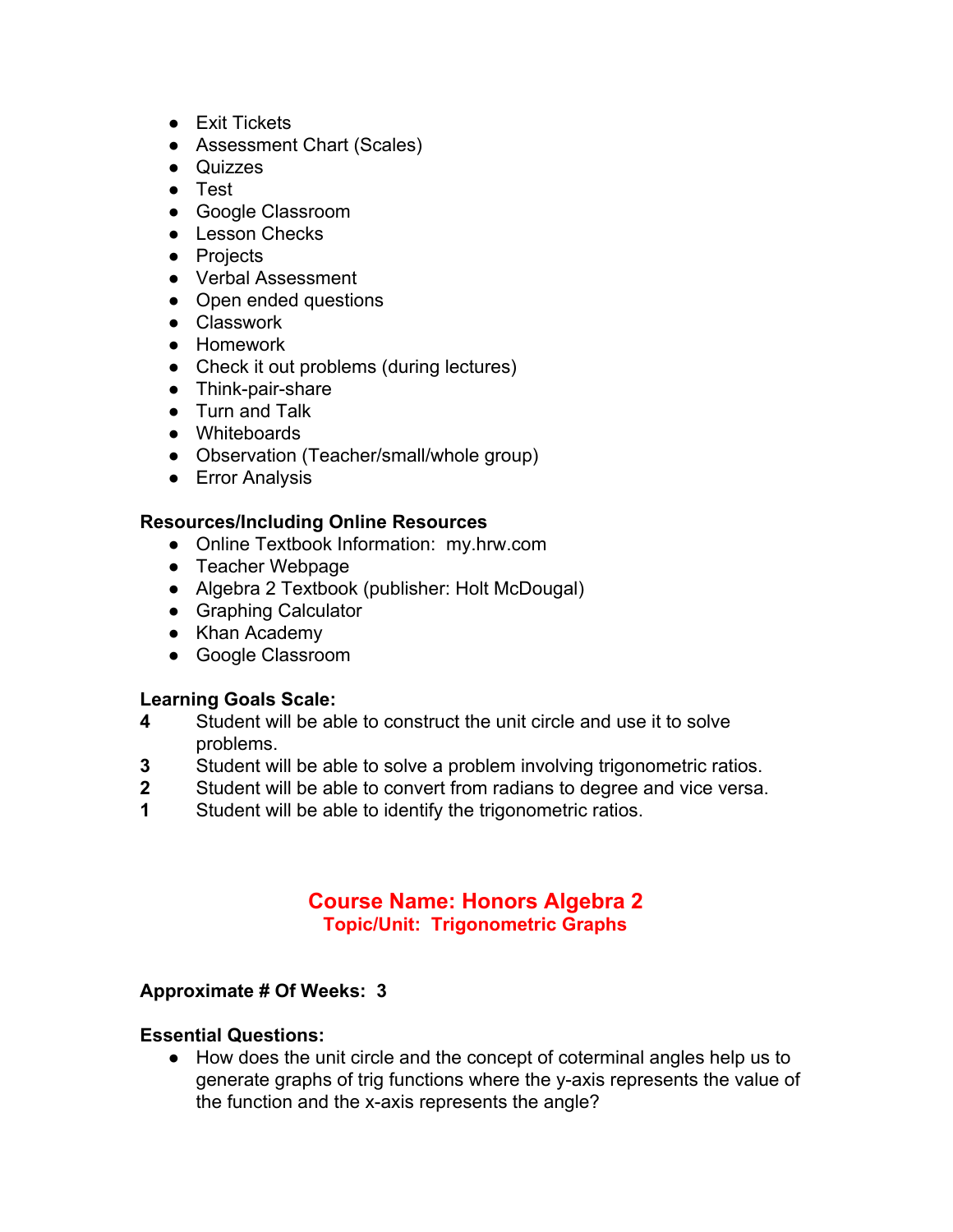- What are the domain and range of the trigonometric functions?
- How can you identify the characteristics of a trigonometric functions including the period, amplitude, phase shift, vertical shift and cycle?

#### **Upon completion of this unit students will be able to:**

- Recognize and graph periodic and trigonometric functions.
- Identify elements of a trigonometric function with its equation and graph.
- Transform trigonometric functions.
- Identify between graphs and equations of trigonometric functions and vice versa.

#### **NJCCCS:**

CC.9-12.F.IF.7, CC.9-12.F.TF.5, CC.9-12.F.BF.3, CC.9-12.A.CED.2, CC.9-12.A.CED.3

## **Interdisciplinary Standards (njcccs.org)**

- Standard 5.1 Science Practices
- Standard 6.3 Active Citizenship in the  $21^{st}$  Century
- $\bullet$  Standard 8.2 Technology Education
- Standard 9.1 21st Century Life & Career Skills
- Standard 9.3 Career Awareness, Exploration, and Preparation

# **Activities – include 21 st Century Technologies:**

- SmartBoard powerpoint presentations
- Lecture and class discussion
- Desmos Activities (online graphing tool)
- Google Classroom tools (Questions and assessments)
- Khan academy
- Kahoot (online quizzes)
- Quizlet (online quizzes)

#### **Enrichment Activities**:

- Practice C Worksheets (Holt McDougal)
- Challenge Worksheets (Holt McDougal)
- Problem Solving Worksheets (Holt McDougal)

- Exit Tickets
- Assessment Chart (Scales)
- Quizzes
- Test
- Google Classroom
- Lesson Checks
- Projects
- Verbal Assessment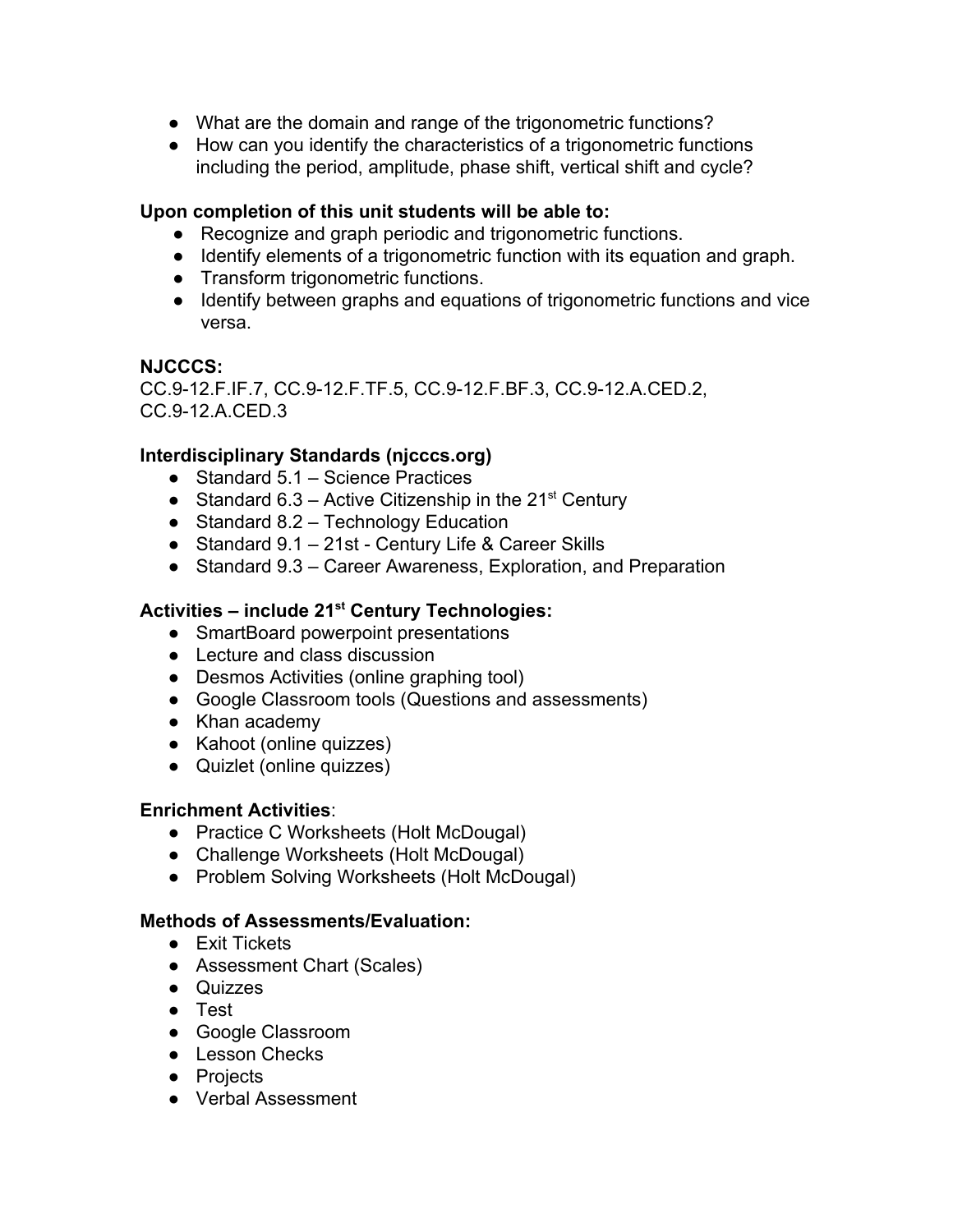- Open ended questions
- Classwork
- Homework
- Check it out problems (during lectures)
- Think-pair-share
- Turn and Talk
- Whiteboards
- Observation (Teacher/small/whole group)
- Error Analysis

- Online Textbook Information: my.hrw.com
- Teacher Webpage
- Algebra 2 Textbook (publisher: Holt McDougal)
- Graphing Calculator
- Khan Academy
- Google Classroom

# **Learning Goals Scale:**

- **4** Student will be able to transform and identify all characteristics of a trigonometric function.
- **3** Student will be able to locate all characteristics of a trigonometric functions including amplitude, period, phase shift and vertical shift.
- **2** Student will be able to graph basic trigonometric functions.
- **1** Student will be able to identify trigonometric functions from graphs.

## **Course Name: Honors Algebra 2 Topic/Unit: Probability**

#### **Approximate # Of Weeks: 3**

#### **Essential Questions:**

- What influences the probability that a given event will occur?
- What is the difference between experimental and theoretical probability?
- What determines whether an event is dependent or independent?
- How can we use modeling to form a prediction?
- What is a simulation? How can it be useful?
- How can diagrams or pictorial representations be used to evaluate?

- Solve problems involving the Fundamental Counting Principle.
- Solve problems involving permutations and combinations.
- Find the theoretical probability of an event.
- Find the experimental probability of an event.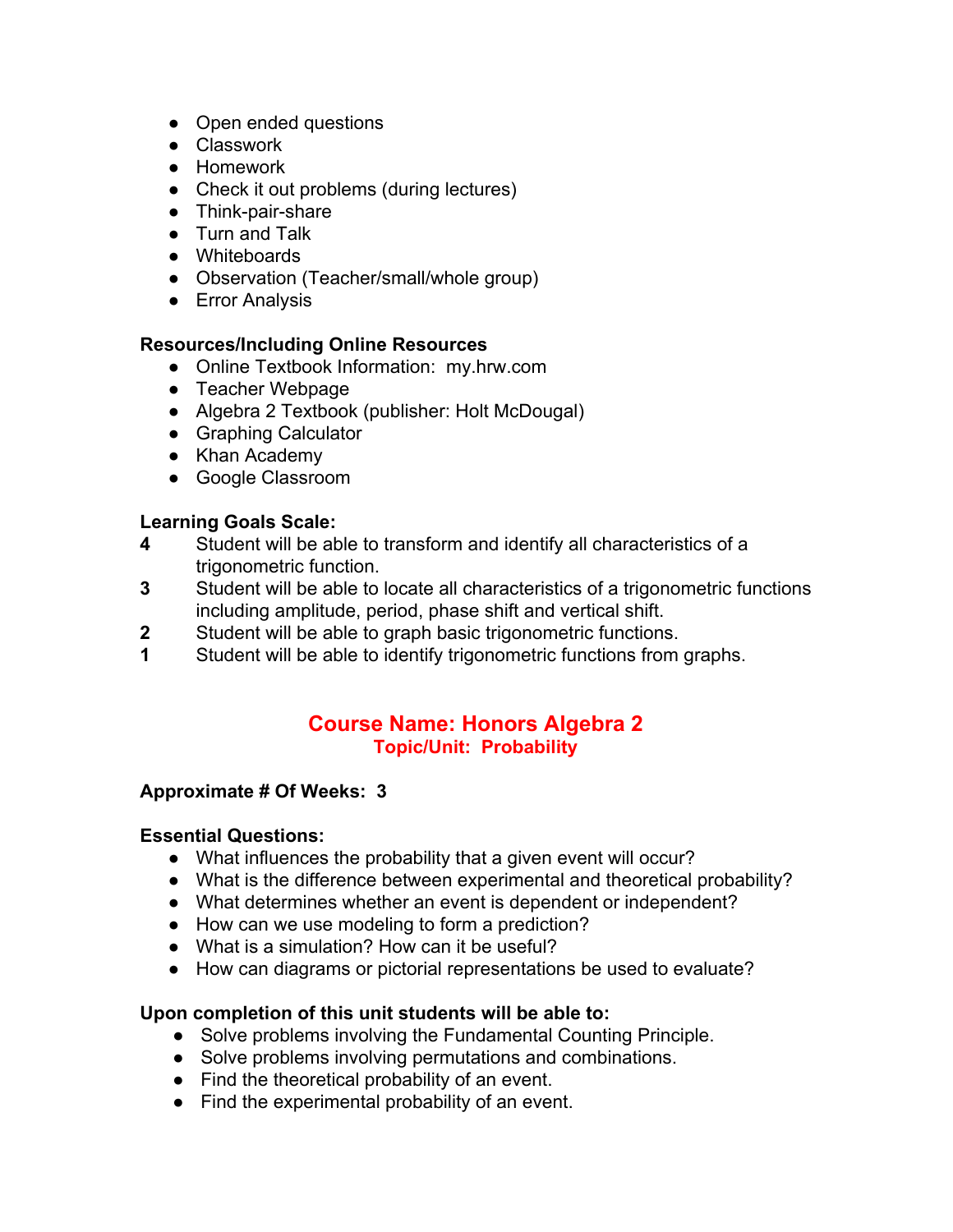- Determine whether events are independent or dependent.
- Find the probability of independent and dependent events.
- Construct and interpret two-way frequency tables of data when two categories are associated with each object being classified.
- Find the probability of mutually exclusive events.
- Find the probability of inclusive events.

CC.9-12.S.CP.9, CC.9-12.S.CP.1, CC.9-12.S.MD.7, CC.9-12.S.CP.3, CC.9-12.S.CP.2, CC.9-12.S.CP.4, CC.9-12.S.CP.6, CC.9-12.S.CP.8, CC.9-12.S.IC.2, CC.9-12.S.ID.5, CC.9-12.S.CP.5, CC.9-12.S.CP.7

## **Interdisciplinary Standards (njcccs.org)**

- Standard 5.1 Science Practices
- Standard 6.3 Active Citizenship in the  $21^{st}$  Century
- Standard 8.2 Technology Education
- Standard 9.1 21st Century Life & Career Skills
- Standard 9.3 Career Awareness, Exploration, and Preparation

# **Activities – include 21 st Century Technologies:**

- SmartBoard powerpoint presentations
- Lecture and class discussion
- Desmos Activities (online graphing tool)
- Google Classroom tools (Questions and assessments)
- Khan academy
- Kahoot (online quizzes)
- Quizlet (online quizzes)

#### **Enrichment Activities**:

- Practice C Worksheets (Holt McDougal)
- Challenge Worksheets (Holt McDougal)
- Problem Solving Worksheets (Holt McDougal)

- Exit Tickets
- Assessment Chart (Scales)
- Quizzes
- Test
- Google Classroom
- Lesson Checks
- Projects
- Verbal Assessment
- Open ended questions
- Classwork
- Homework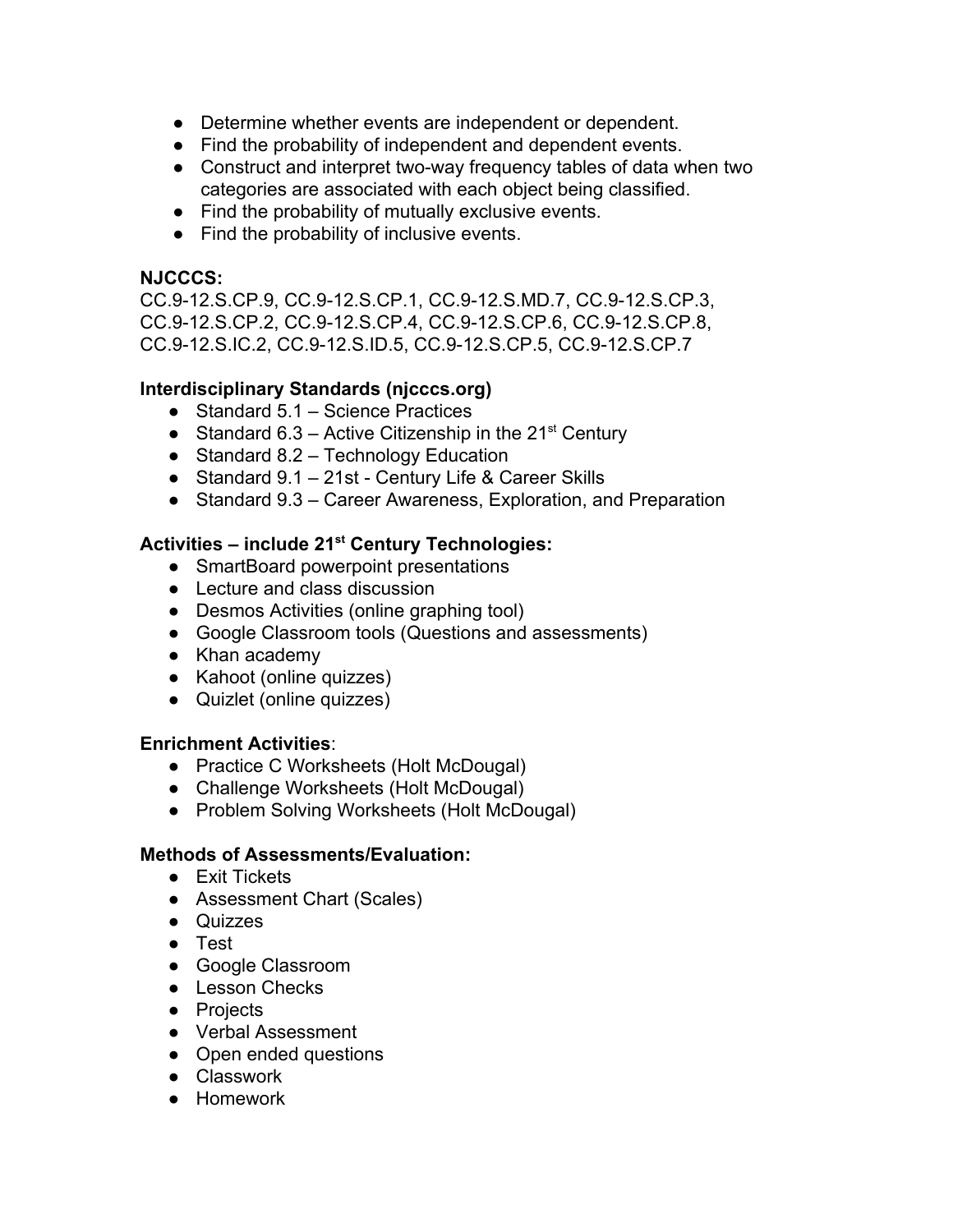- Check it out problems (during lectures)
- Think-pair-share
- Turn and Talk
- Whiteboards
- Observation (Teacher/small/whole group)
- Error Analysis

- Online Textbook Information: my.hrw.com
- Teacher Webpage
- Algebra 2 Textbook (publisher: Holt McDougal)
- Graphing Calculator
- Khan Academy
- Google Classroom

# **Learning Goals Scale:**

- **4** Student will be able to solve real world probability problems.
- **3** Student will be able to find probability of various events.
- **2** Student will be able to organize and arrange data in a way to understand what the given situation is.
- **1** Student will be able to determine between independent and dependent events.

# **Course Name: Honors Algebra 2 Topic/Unit: Data Analysis and Statistics**

#### **Approximate # Of Weeks: 3**

#### **Essential Questions:**

- Why is data collected and analyzed?
- How do people use data to influence others?
- How can predictions be made based on data?
- What is a normal curve?
- Why is an understanding of the normal curve essential to statistics?
- In what situations can the normal curve be applied to data?

- Find the measures of central tendency and measures of variation for statistical data.
- Examine the effects of outliers on statistical data.
- Explain how random samples can be used to make inferences about a population.
- Use probability to analyze decisions and strategies.
- Use tables to estimate areas under normal curves.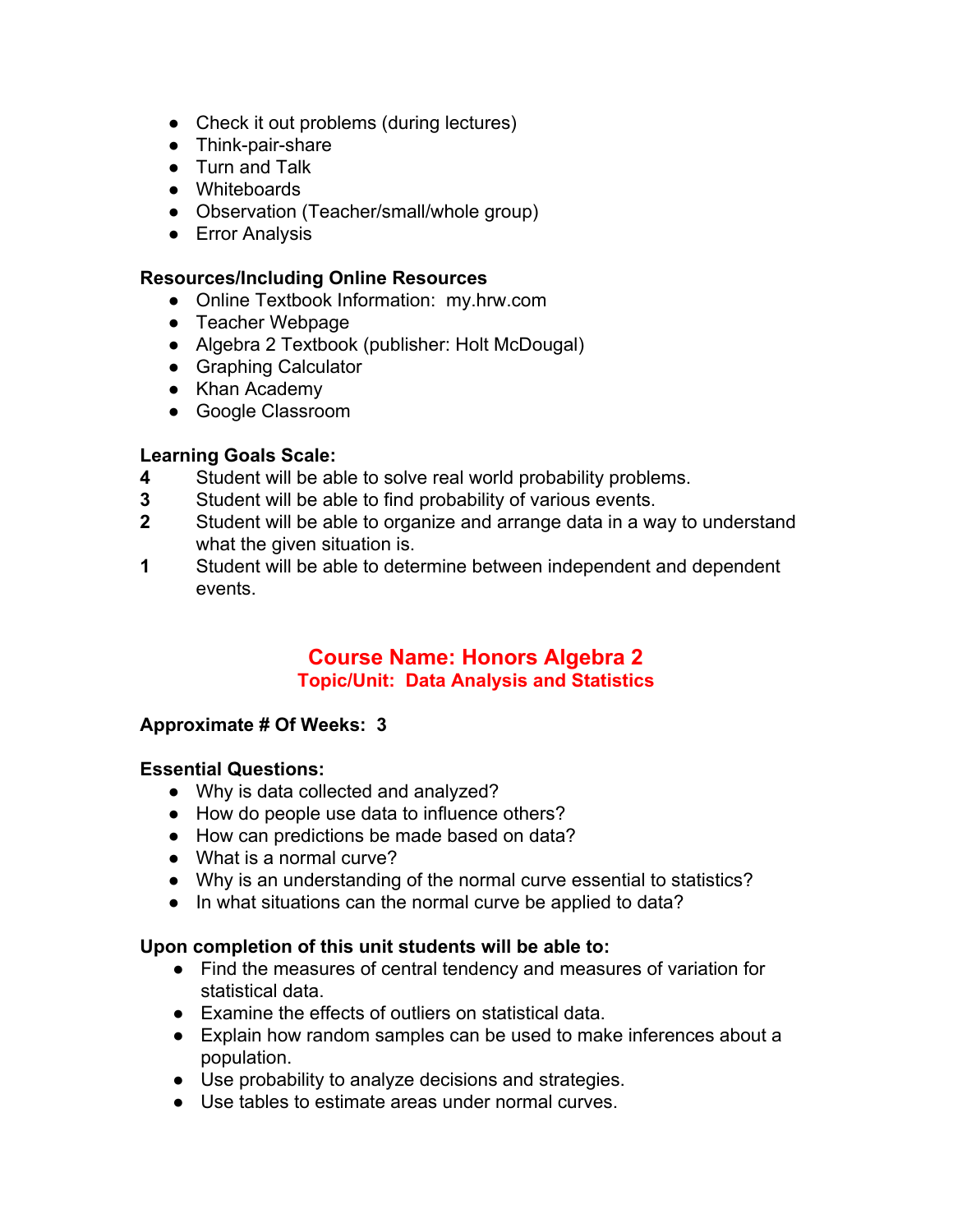- Recognize data sets that are not normal.
- Explain that probability can be used to help determine if good decisions are made.
- Use probability to analyze decisions and strategies.

CC.9-12.S.ID.2, CC.9-12.S.ID.1, CC.9-12.S.MD.5, CC.9-12.S.ID.3, CC.9-12.S.IC.1, CC.9-12.S.MD.6, CC.9-12.S.MD.7, CC.9-12.S.ID.4

## **Interdisciplinary Standards (njcccs.org)**

- Standard 5.1 Science Practices
- Standard 6.3 Active Citizenship in the  $21^{st}$  Century
- $\bullet$  Standard 8.2 Technology Education
- Standard 9.1 21st Century Life & Career Skills
- Standard 9.3 Career Awareness, Exploration, and Preparation

# **Activities – include 21 st Century Technologies:**

- SmartBoard powerpoint presentations
- Lecture and class discussion
- Desmos Activities (online graphing tool)
- Google Classroom tools (Questions and assessments)
- Khan academy
- Kahoot (online quizzes)
- Quizlet (online quizzes)

#### **Enrichment Activities**:

- Practice C Worksheets (Holt McDougal)
- Challenge Worksheets (Holt McDougal)
- Problem Solving Worksheets (Holt McDougal)

- Exit Tickets
- Assessment Chart (Scales)
- Quizzes
- Test
- Google Classroom
- Lesson Checks
- Projects
- Verbal Assessment
- Open ended questions
- Classwork
- Homework
- Check it out problems (during lectures)
- Think-pair-share
- Turn and Talk